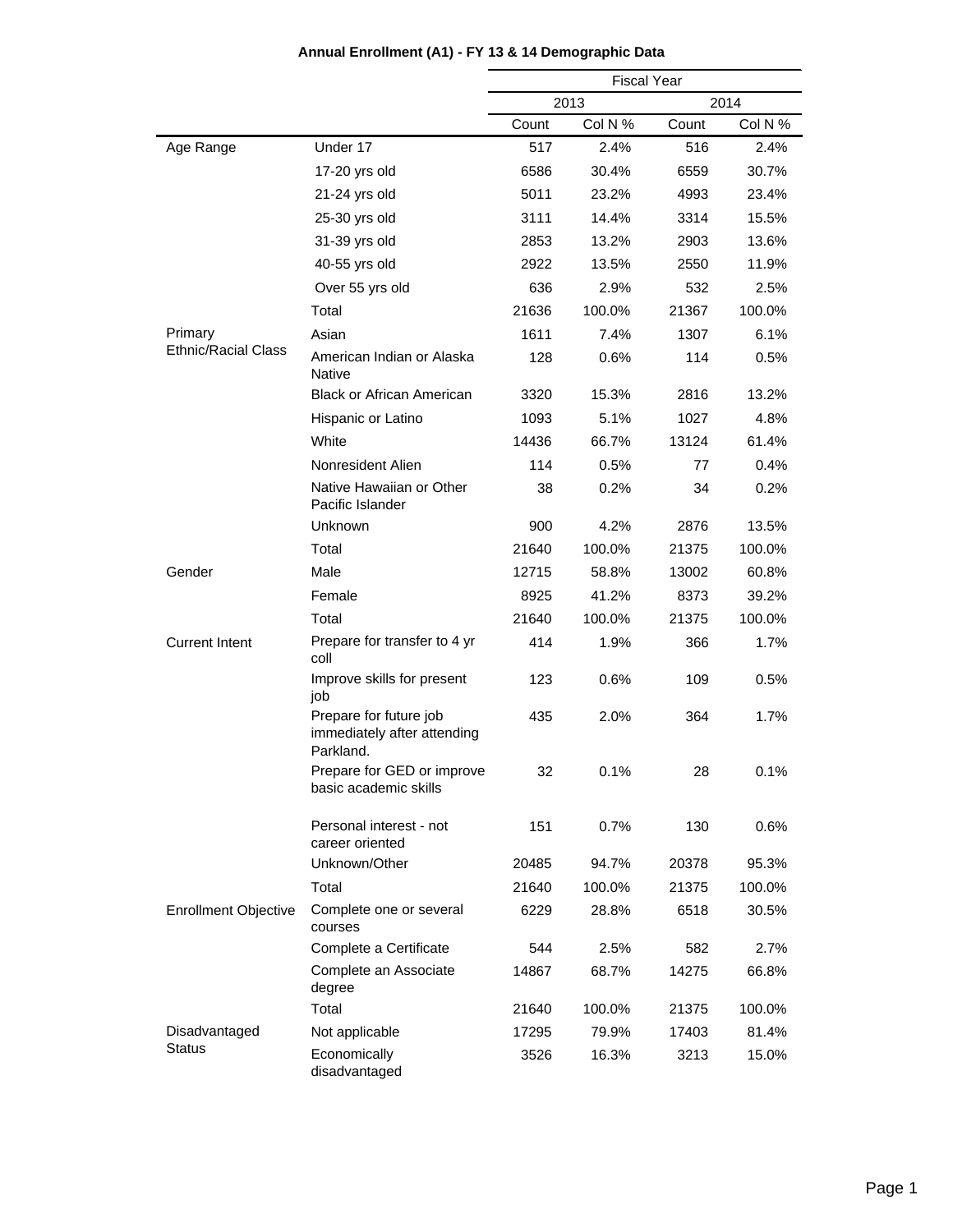|                            |                                                                             | <b>Fiscal Year</b> |         |       |         |  |
|----------------------------|-----------------------------------------------------------------------------|--------------------|---------|-------|---------|--|
|                            |                                                                             |                    | 2013    | 2014  |         |  |
|                            |                                                                             | Count              | Col N % | Count | Col N % |  |
|                            | Academically<br>disadvantaged                                               | 489                | 2.3%    | 445   | 2.1%    |  |
|                            | Both Econ & Acad<br>disadvantaged                                           | 330                | 1.5%    | 314   | 1.5%    |  |
|                            | Total                                                                       | 21640              | 100.0%  | 21375 | 100.0%  |  |
| Ltd-Eng Proficiency        | Not applicable                                                              | 21198              | 98.0%   | 20875 | 97.7%   |  |
|                            | Limited-English-Proficient                                                  | 442                | 2.0%    | 500   | 2.3%    |  |
|                            | Total                                                                       | 21640              | 100.0%  | 21375 | 100.0%  |  |
| <b>Disability Status</b>   | Not applicable                                                              | 20940              | 96.8%   | 20644 | 96.6%   |  |
|                            | <b>Disability Student</b>                                                   | 700                | 3.2%    | 731   | 3.4%    |  |
|                            | Total                                                                       | 21640              | 100.0%  | 21375 | 100.0%  |  |
| Signed Declaration         | <b>No</b>                                                                   | 20485              | 94.7%   | 20378 | 95.3%   |  |
| of Intent                  | Yes                                                                         | 1155               | 5.3%    | 997   | 4.7%    |  |
|                            | Total                                                                       | 21640              | 100.0%  | 21375 | 100.0%  |  |
| <b>Highest Deg Prev</b>    | <b>Associates Degree</b>                                                    | 186                | 0.9%    | 189   | 0.9%    |  |
| Earned                     | <b>Bachelor Degree</b>                                                      | 292                | 1.3%    | 293   | 1.4%    |  |
|                            | Certificate                                                                 | 120                | 0.6%    | 99    | 0.5%    |  |
|                            | Doctoral Degree                                                             | 17                 | 0.1%    | 12    | 0.1%    |  |
|                            | <b>GED</b>                                                                  | 273                | 1.3%    | 257   | 1.2%    |  |
|                            | High Schl Diploma                                                           | 7872               | 36.4%   | 7516  | 35.2%   |  |
|                            | <b>Masters Degree</b>                                                       | 105                | 0.5%    | 98    | 0.5%    |  |
|                            | None                                                                        | 278                | 1.3%    | 218   | 1.0%    |  |
|                            | Other                                                                       | 141                | 0.7%    | 129   | 0.6%    |  |
|                            | 1st Professional Degree                                                     | 8                  | 0.0%    | 8     | 0.0%    |  |
|                            | Some college                                                                | 797                | 3.7%    | 1012  | 4.7%    |  |
|                            | Unknown                                                                     | 11551              | 53.4%   | 11544 | 54.0%   |  |
|                            | Total                                                                       | 21640              | 100.0%  | 21375 | 100.0%  |  |
| Veteran Status             | Not a Veteran                                                               | 21411              | 98.9%   | 20783 | 97.2%   |  |
|                            | Veteran                                                                     | 229                | 1.1%    | 592   | 2.8%    |  |
|                            | Total                                                                       | 21640              | 100.0%  | 21375 | 100.0%  |  |
| <b>Student Entry Level</b> | Freshman                                                                    | 13655              | 63.1%   | 13516 | 63.2%   |  |
|                            | Sophomore                                                                   | 6058               | 28.0%   | 5861  | 27.4%   |  |
|                            | Dual ENROLLMENT                                                             | 40                 | 0.2%    | 25    | 0.1%    |  |
|                            | Unclassified/Other                                                          | 972                | 4.5%    | 969   | 4.5%    |  |
|                            | Dual CREDIT                                                                 | 915                | 4.2%    | 1004  | 4.7%    |  |
|                            | Total                                                                       | 21640              | 100.0%  | 21375 | 100.0%  |  |
| <b>First Generation</b>    | Missing                                                                     | 17754              | 82.0%   | 17341 | 81.1%   |  |
| <b>College Student</b>     | Student in the first<br>generation of their family to<br>attend college     | 1160               | 5.4%    | 1135  | 5.3%    |  |
|                            | Student not in the first<br>generation of their family to<br>attend college | 2726               | 12.6%   | 2899  | 13.6%   |  |

#### **Annual Enrollment (A1) - FY 13 & 14 Demographic Data**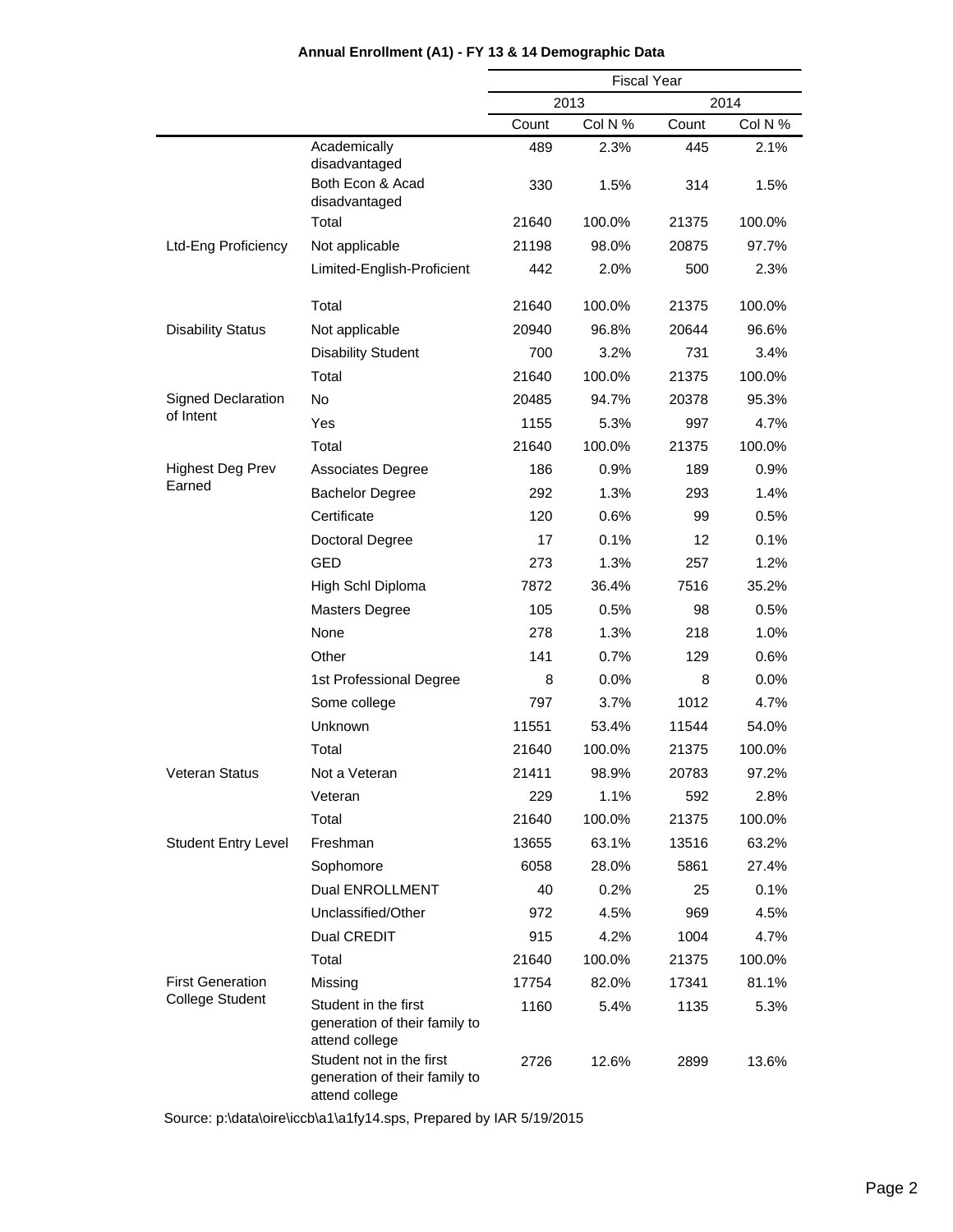|           |                        |                           | <b>Fiscal Year</b> |                |         |
|-----------|------------------------|---------------------------|--------------------|----------------|---------|
|           |                        |                           | 2013<br>2014       |                |         |
|           |                        | Count                     | Col N %            | Count          | Col N % |
| Residency | In-district            | 10925                     | 50.5%              | 10306          | 48.2%   |
|           | Out-of-district        | 9304                      | 43.0%              | 9571           | 44.8%   |
|           | Out-of-state           | 420                       | 1.9%               | 480            | 2.2%    |
|           | <b>Foreign Country</b> | 991                       | 4.6%               | 1018           | 4.8%    |
|           | Total                  | 21640                     | 100.0%             | 21375          | 100.0%  |
| County    | Adams                  | 47                        | 0.2%               | 57             | 0.3%    |
|           | Alexander              | 13                        | 0.1%               | 5              | 0.0%    |
|           | Bond                   | 28                        | 0.1%               | 37             | 0.2%    |
|           | Boone                  | 28                        | 0.1%               | 50             | 0.2%    |
|           | <b>Brown</b>           | $\overline{4}$            | 0.0%               | 6              | 0.0%    |
|           | <b>Bureau</b>          | 32                        | 0.1%               | 57             | 0.3%    |
|           | Calhoun                | $\ensuremath{\mathsf{3}}$ | 0.0%               | 25             | 0.1%    |
|           | Carroll                | 12                        | 0.1%               | 50             | 0.2%    |
|           | Cass                   | 32                        | 0.1%               | 19             | 0.1%    |
|           | Champaign              | 8381                      | 38.7%              | 7872           | 36.8%   |
|           | Christian              | 55                        | 0.3%               | 54             | 0.3%    |
|           | Clark                  | 54                        | 0.2%               | 37             | 0.2%    |
|           | Clay                   | 8                         | 0.0%               | 15             | 0.1%    |
|           | Clinton                | 12                        | 0.1%               | 43             | 0.2%    |
|           | Coles                  | 123                       | 0.6%               | 135            | 0.6%    |
|           | Cook                   | 2993                      | 13.8%              | 2915           | 13.6%   |
|           | Crawford               | 21                        | 0.1%               | 30             | 0.1%    |
|           | Cumberland             | 27                        | 0.1%               | 17             | 0.1%    |
|           | De Kalb                | 91                        | 0.4%               | 121            | 0.6%    |
|           | De Witt                | 188                       | 0.9%               | 150            | 0.7%    |
|           | Douglas                | 572                       | 2.6%               | 569            | 2.7%    |
|           | Du Page                | 366                       | 1.7%               | 400            | 1.9%    |
|           | Edgar                  | 64                        | 0.3%               | 61             | 0.3%    |
|           | Edwards                | $\overline{7}$            | 0.0%               | 6              | 0.0%    |
|           | Effingham              | 78                        | 0.4%               | 112            | 0.5%    |
|           | Fayette                | 12                        | 0.1%               | 45             | 0.2%    |
|           | Ford                   | 416                       | 1.9%               | 442            | 2.1%    |
|           | Franklin               | 50                        | 0.2%               | 37             | 0.2%    |
|           | Fulton                 | 60                        | 0.3%               | 50             | 0.2%    |
|           | Gallatin               | $\overline{\mathbf{4}}$   | 0.0%               | $\overline{c}$ | 0.0%    |
|           | Greene                 | 15                        | 0.1%               | 30             | 0.1%    |
|           | Grundy                 | 60                        | 0.3%               | 43             | 0.2%    |
|           | Hamilton               | $\boldsymbol{2}$          | 0.0%               | $\mathbf{1}$   | 0.0%    |
|           | Hancock                | 5                         | 0.0%               | 9              | 0.0%    |
|           | Hardin                 | 27                        | 0.1%               | 11             | 0.1%    |
|           | Henderson              | $\overline{\mathbf{4}}$   | 0.0%               | 35             | 0.2%    |
|           | Henry                  | 83                        | 0.4%               | 98             | 0.5%    |
|           | Iroquois               | 282                       | 1.3%               | 262            | 1.2%    |
|           | Jackson                | 49                        | 0.2%               | 82             | 0.4%    |
|           |                        |                           |                    |                |         |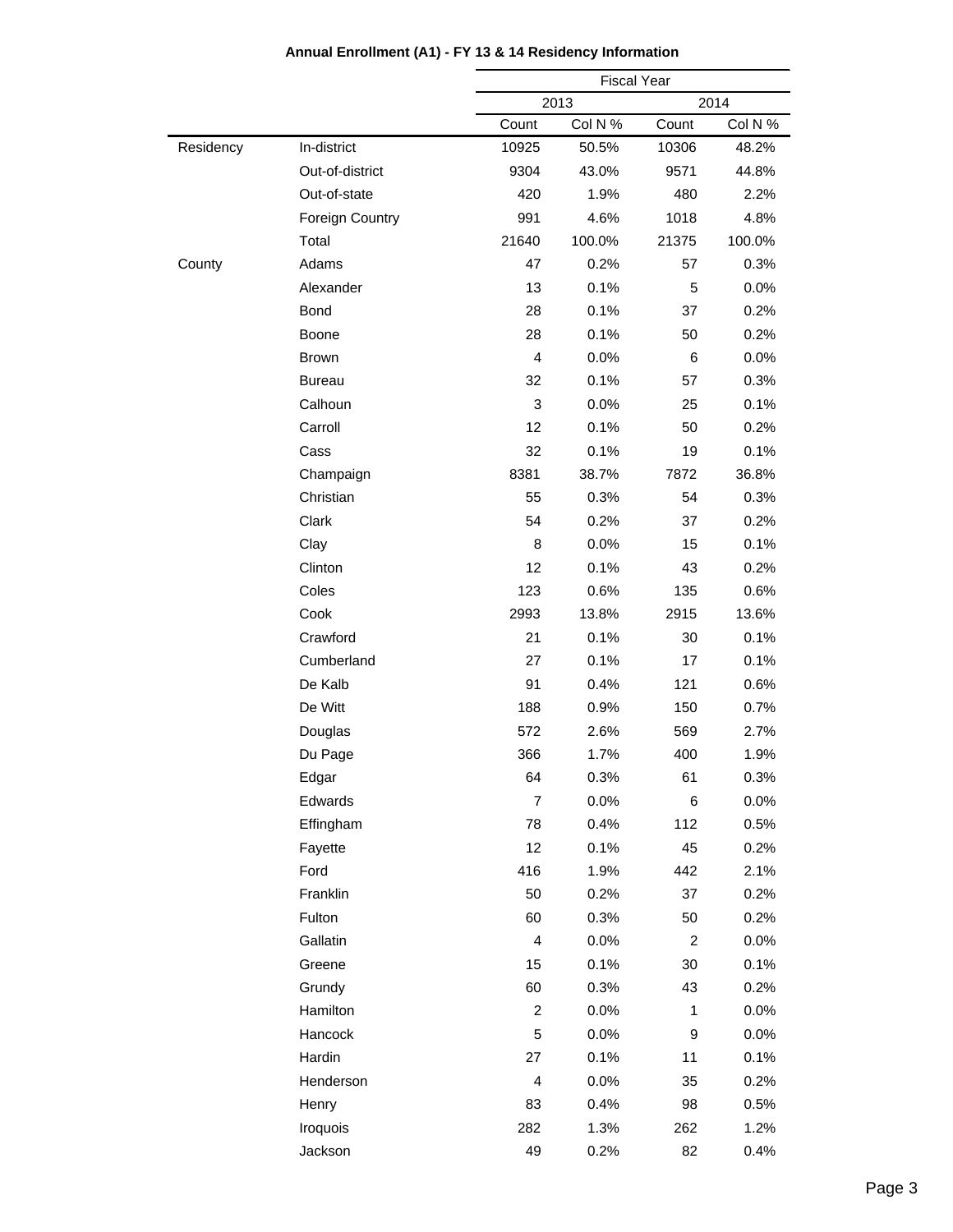|             |                         | <b>Fiscal Year</b> |                |         |  |
|-------------|-------------------------|--------------------|----------------|---------|--|
|             |                         | 2013               | 2014           |         |  |
|             | Count                   | Col N %            | Count          | Col N % |  |
| Jasper      | 15                      | 0.1%               | 16             | 0.1%    |  |
| Jefferson   | 19                      | 0.1%               | 25             | 0.1%    |  |
| Jersey      | 25                      | 0.1%               | $\overline{7}$ | 0.0%    |  |
| Jo Daviess  | 33                      | 0.2%               | 13             | 0.1%    |  |
| Johnson     | $\overline{7}$          | 0.0%               | 29             | 0.1%    |  |
| Kane        | 165                     | 0.8%               | 217            | 1.0%    |  |
| Kankakee    | 157                     | 0.7%               | 173            | 0.8%    |  |
| Kendall     | 58                      | 0.3%               | 99             | 0.5%    |  |
| Knox        | 47                      | 0.2%               | 41             | 0.2%    |  |
| Lake        | 337                     | 1.6%               | 293            | 1.4%    |  |
| La Salle    | 157                     | 0.7%               | 114            | 0.5%    |  |
| Lawrence    | 6                       | 0.0%               | 12             | 0.1%    |  |
| Lee         | 41                      | 0.2%               | 87             | 0.4%    |  |
| Livingston  | 227                     | 1.0%               | 232            | 1.1%    |  |
| Logan       | 47                      | 0.2%               | 63             | 0.3%    |  |
| McDonough   | 33                      | 0.2%               | 29             | 0.1%    |  |
| McHenry     | 168                     | 0.8%               | 226            | 1.1%    |  |
| McLean      | 443                     | 2.0%               | 482            | 2.3%    |  |
| Macon       | 235                     | 1.1%               | 239            | 1.1%    |  |
| Macoupin    | 28                      | 0.1%               | 37             | 0.2%    |  |
| Madison     | 241                     | 1.1%               | 158            | 0.7%    |  |
| Marion      | 34                      | 0.2%               | 59             | 0.3%    |  |
| Marshall    | 20                      | 0.1%               | 32             | 0.1%    |  |
| Mason       | 39                      | 0.2%               | 33             | 0.2%    |  |
| Massac      | 22                      | 0.1%               | 44             | 0.2%    |  |
| Menard      | 26                      | 0.1%               | 42             | 0.2%    |  |
| Mercer      | 14                      | 0.1%               | 9              | 0.0%    |  |
| Monroe      | 27                      | 0.1%               | 14             | 0.1%    |  |
| Montgomery  | 30                      | 0.1%               | 27             | 0.1%    |  |
| Morgan      | 58                      | 0.3%               | 28             | 0.1%    |  |
| Moultrie    | 30                      | 0.1%               | 28             | 0.1%    |  |
| Ogle        | 94                      | 0.4%               | 96             | 0.4%    |  |
| Peoria      | 223                     | 1.0%               | 131            | 0.6%    |  |
| Perry       | 9                       | 0.0%               | 20             | 0.1%    |  |
| Piatt       | 714                     | 3.3%               | 589            | 2.8%    |  |
| Pike        | 41                      | 0.2%               | 13             | 0.1%    |  |
| Pope        | $\overline{c}$          | 0.0%               | 4              | 0.0%    |  |
| Pulaski     | $\overline{\mathbf{c}}$ | 0.0%               | 3              | $0.0\%$ |  |
| Putnam      | 3                       | 0.0%               | 5              | 0.0%    |  |
| Randolph    | 20                      | 0.1%               | 28             | 0.1%    |  |
| Richland    | 16                      | 0.1%               | 37             | 0.2%    |  |
| Rock Island | 82                      | 0.4%               | 98             | 0.5%    |  |
| St. Clair   | 217                     | 1.0%               | 170            | 0.8%    |  |
| Saline      | 15                      | 0.1%               | 12             | 0.1%    |  |
|             |                         |                    |                |         |  |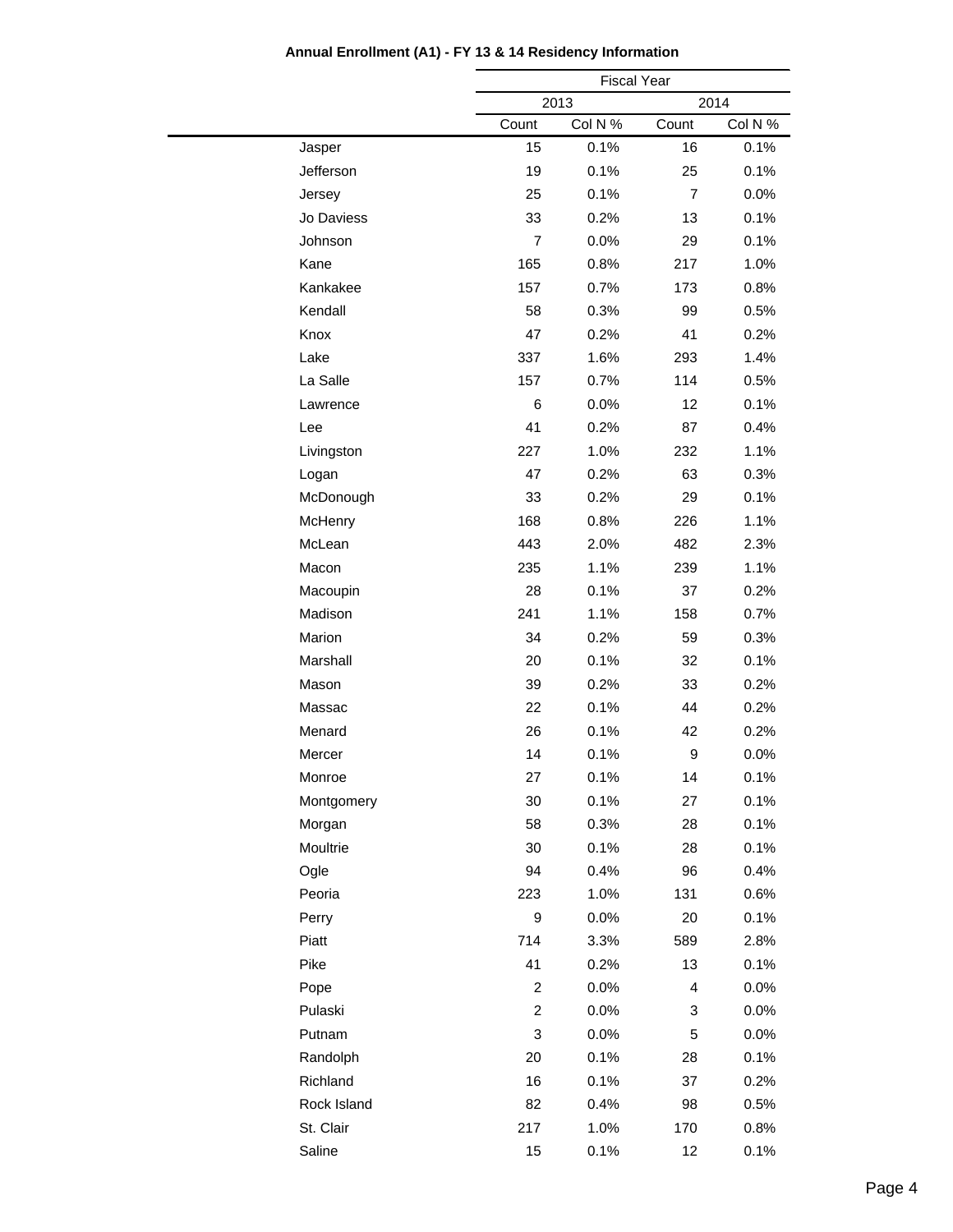|              |                         |                | <b>Fiscal Year</b> |                |         |  |  |
|--------------|-------------------------|----------------|--------------------|----------------|---------|--|--|
|              |                         |                | 2013               |                | 2014    |  |  |
|              |                         | Count          | Col N %            | Count          | Col N % |  |  |
|              | Sangamon                | 218            | 1.0%               | 258            | 1.2%    |  |  |
|              | Schuyler                | 6              | 0.0%               | 5              | 0.0%    |  |  |
|              | Scott                   | $\overline{2}$ | 0.0%               | 3              | 0.0%    |  |  |
|              | Shelby                  | 25             | 0.1%               | 33             | 0.2%    |  |  |
|              | <b>Stark</b>            | 6              | 0.0%               | $\overline{7}$ | 0.0%    |  |  |
|              | Stephenson              | 24             | 0.1%               | 44             | 0.2%    |  |  |
|              | Tazewell                | 163            | 0.8%               | 141            | 0.7%    |  |  |
|              | Union                   | 8              | 0.0%               | 12             | 0.1%    |  |  |
|              | Vermilion               | 344            | 1.6%               | 396            | 1.9%    |  |  |
|              | Wabash                  | 19             | 0.1%               | 4              | 0.0%    |  |  |
|              | Warren                  | 39             | 0.2%               | 36             | 0.2%    |  |  |
|              | Washington              | 9              | 0.0%               | 24             | 0.1%    |  |  |
|              | Wayne                   | $\overline{4}$ | 0.0%               | 16             | 0.1%    |  |  |
|              | White                   | $\overline{7}$ | 0.0%               | 5              | 0.0%    |  |  |
|              | Whiteside               | 49             | 0.2%               | 65             | 0.3%    |  |  |
|              | Will                    | 434            | 2.0%               | 388            | 1.8%    |  |  |
|              | Williamson              | 74             | 0.3%               | 67             | 0.3%    |  |  |
|              | Winnebago               | 202            | 0.9%               | 194            | 0.9%    |  |  |
|              | Woodford                | 61             | 0.3%               | 75             | 0.4%    |  |  |
|              | Correct/OOState/Foreign | 1411           | 6.5%               | 1498           | 7.0%    |  |  |
|              | Total                   | 21640          | 100.0%             | 21375          | 100.0%  |  |  |
| <b>State</b> | Not Reported            | 42             | 0.2%               | 51             | 0.2%    |  |  |
|              | Alabama                 | $\mathbf{1}$   | 0.0%               | 1              | 0.0%    |  |  |
|              | Alaska                  | 0              | 0.0%               | 3              | 0.0%    |  |  |
|              | Arizona                 | $\overline{4}$ | 0.0%               | 4              | 0.0%    |  |  |
|              | Arkansas                | 1              | 0.0%               | 1              | 0.0%    |  |  |
|              | California              | 36             | 0.2%               | 55             | 0.3%    |  |  |
|              | Colorado                | 5              | 0.0%               | 5              | 0.0%    |  |  |
|              | Connecticut             | $\overline{c}$ | 0.0%               | 3              | 0.0%    |  |  |
|              | District of Columbia    | $\mathbf{1}$   | 0.0%               | 0              | 0.0%    |  |  |
|              | Florida                 | $\overline{7}$ | 0.0%               | 19             | 0.1%    |  |  |
|              | Georgia                 | 15             | 0.1%               | 12             | 0.1%    |  |  |
|              | Hawaii                  | $\mathbf{1}$   | 0.0%               | $\mathbf{1}$   | 0.0%    |  |  |
|              | Idaho                   | $\mathbf{1}$   | 0.0%               | 1              | 0.0%    |  |  |
|              | Illinois                | 20123          | 93.0%              | 19765          | 92.5%   |  |  |
|              | Indiana                 | 84             | 0.4%               | 103            | 0.5%    |  |  |
|              | lowa                    | 40             | 0.2%               | 30             | 0.1%    |  |  |
|              | Kansas                  | 6              | 0.0%               | 5              | 0.0%    |  |  |
|              | Kentucky                | 9              | 0.0%               | 12             | 0.1%    |  |  |
|              | Louisiana               | $\mathbf{1}$   | 0.0%               | 0              | 0.0%    |  |  |
|              | Maine                   | 1              | 0.0%               | 0              | 0.0%    |  |  |
|              | Maryland                | 9              | 0.0%               | 9              | 0.0%    |  |  |
|              | Massachusetts           | 10             | 0.0%               | 25             | 0.1%    |  |  |
|              | Michigan                | 41             | 0.2%               | 30             | 0.1%    |  |  |
|              |                         |                |                    |                |         |  |  |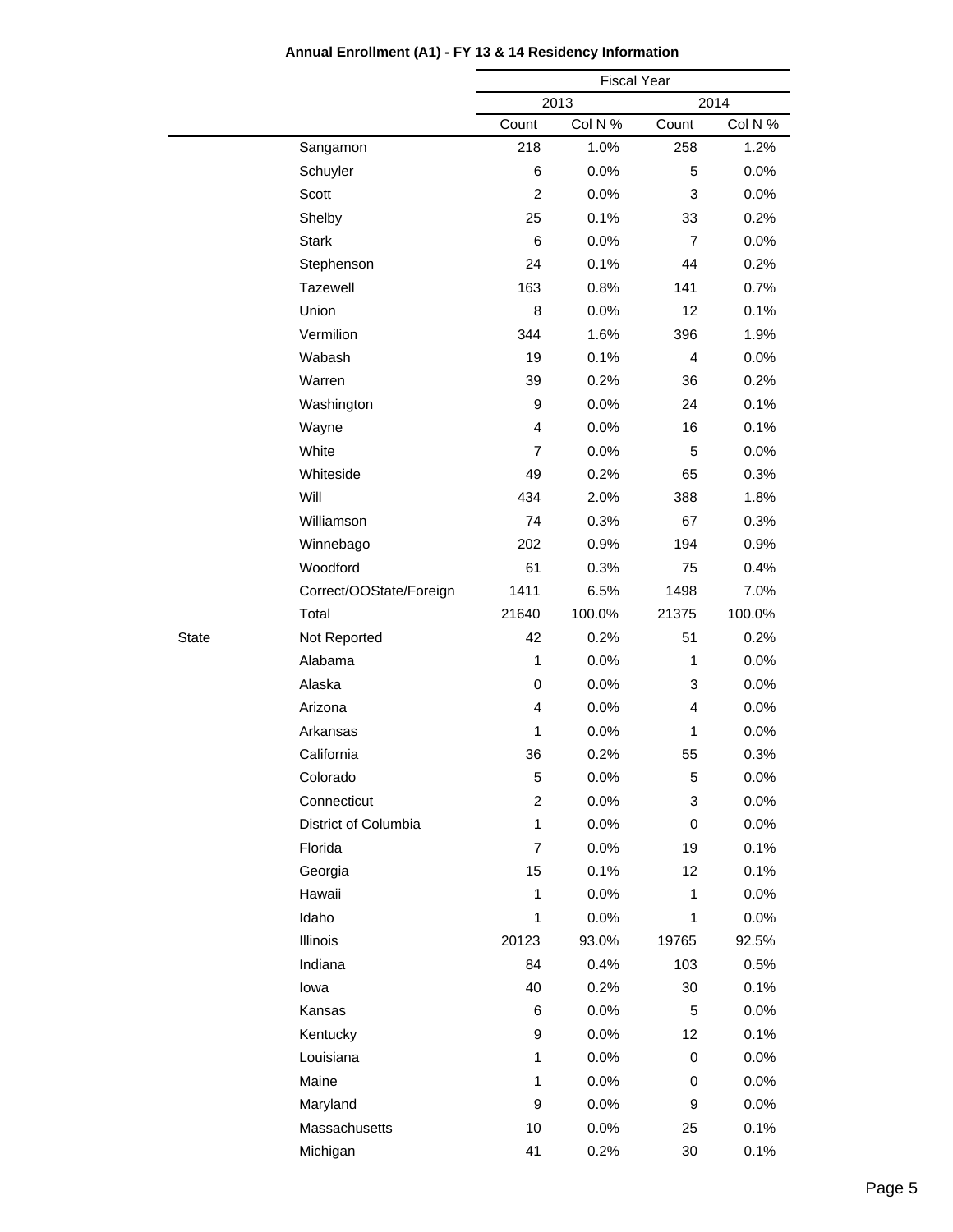|                   |                             | <b>Fiscal Year</b> |         |                |         |
|-------------------|-----------------------------|--------------------|---------|----------------|---------|
|                   |                             |                    | 2013    |                | 2014    |
|                   |                             | Count              | Col N % | Count          | Col N % |
|                   | Minnesota                   | 2                  | 0.0%    | $\overline{7}$ | $0.0\%$ |
|                   | Missouri                    | 34                 | 0.2%    | 31             | 0.1%    |
|                   | Montana                     | $\mathbf 0$        | 0.0%    | $\mathbf{1}$   | 0.0%    |
|                   | Nebraska                    | 1                  | 0.0%    | $\overline{c}$ | 0.0%    |
|                   | Nevada                      | $\overline{c}$     | 0.0%    | 3              | $0.0\%$ |
|                   | New Hampshire               | 3                  | 0.0%    | $\mathbf{1}$   | 0.0%    |
|                   | New Jersey                  | 24                 | 0.1%    | 26             | 0.1%    |
|                   | New Mexico                  | $\overline{2}$     | 0.0%    | $\mathbf{1}$   | 0.0%    |
|                   | New York                    | 15                 | 0.1%    | 16             | 0.1%    |
|                   | North Carolina              | $\overline{c}$     | 0.0%    | 4              | 0.0%    |
|                   | Ohio                        | 20                 | 0.1%    | 14             | 0.1%    |
|                   | Oklahoma                    | $\overline{2}$     | 0.0%    | 8              | 0.0%    |
|                   | Oregon                      | 0                  | 0.0%    | $\mathbf{1}$   | $0.0\%$ |
|                   | Pennsylvania                | 12                 | 0.1%    | 13             | 0.1%    |
|                   | S Carolina                  | $\overline{c}$     | 0.0%    | $\mathbf{1}$   | 0.0%    |
|                   | Tennessee                   | 5                  | 0.0%    | 14             | 0.1%    |
|                   | Texas                       | 21                 | 0.1%    | 28             | 0.1%    |
|                   | Utah                        | 5                  | 0.0%    | $\mathbf{1}$   | 0.0%    |
|                   | Virginia                    | 18                 | 0.1%    | $\overline{7}$ | 0.0%    |
|                   | Washington                  | 5                  | 0.0%    | 6              | 0.0%    |
|                   | W Virginia                  | 1                  | 0.0%    | 0              | $0.0\%$ |
|                   | Wisconsin                   | 31                 | 0.1%    | 36             | 0.2%    |
|                   | Wyoming                     | 1                  | 0.0%    | 1              | 0.0%    |
|                   | Puerto Rico                 | 1                  | 0.0%    | 0              | 0.0%    |
|                   | Foreign                     | 991                | 4.6%    | 1018           | 4.8%    |
|                   | Total                       | 21640              | 100.0%  | 21375          | 100.0%  |
| Country of Origin | n/a                         | 20652              | 95.4%   | 20356          | 95.2%   |
|                   | Australia                   | 1                  | 0.0%    | 1              | 0.0%    |
|                   | Azerbaijan                  | 1                  | 0.0%    | 0              | 0.0%    |
|                   | Bangladesh                  | 3                  | 0.0%    | $\overline{c}$ | 0.0%    |
|                   | Belgium                     | $\pmb{0}$          | 0.0%    | $\mathbf{1}$   | 0.0%    |
|                   | Benin                       | 0                  | 0.0%    | 1              | 0.0%    |
|                   | <b>Bolivia</b>              | $\overline{c}$     | 0.0%    | $\mathbf{1}$   | 0.0%    |
|                   | <b>Brazil</b>               | 19                 | 0.1%    | 14             | 0.1%    |
|                   | Canada                      | 13                 | 0.1%    | 8              | 0.0%    |
|                   | Congo                       | 4                  | 0.0%    | 5              | 0.0%    |
|                   | Switzerland                 | $\overline{c}$     | 0.0%    | $\mathbf{1}$   | 0.0%    |
|                   | Cote D'Ivoire (Ivory Coast) | 1                  | 0.0%    | 0              | 0.0%    |
|                   | Chile                       | $\mathbf 0$        | 0.0%    | 1              | 0.0%    |
|                   | Cameroon                    | $\mathbf{1}$       | 0.0%    | $\mathbf{1}$   | 0.0%    |
|                   | China                       | 409                | 1.9%    | 535            | 2.5%    |
|                   | Colombia                    | 1                  | 0.0%    | 3              | 0.0%    |
|                   | Germany                     | $\mathbf{1}$       | 0.0%    | $\mathbf{1}$   | 0.0%    |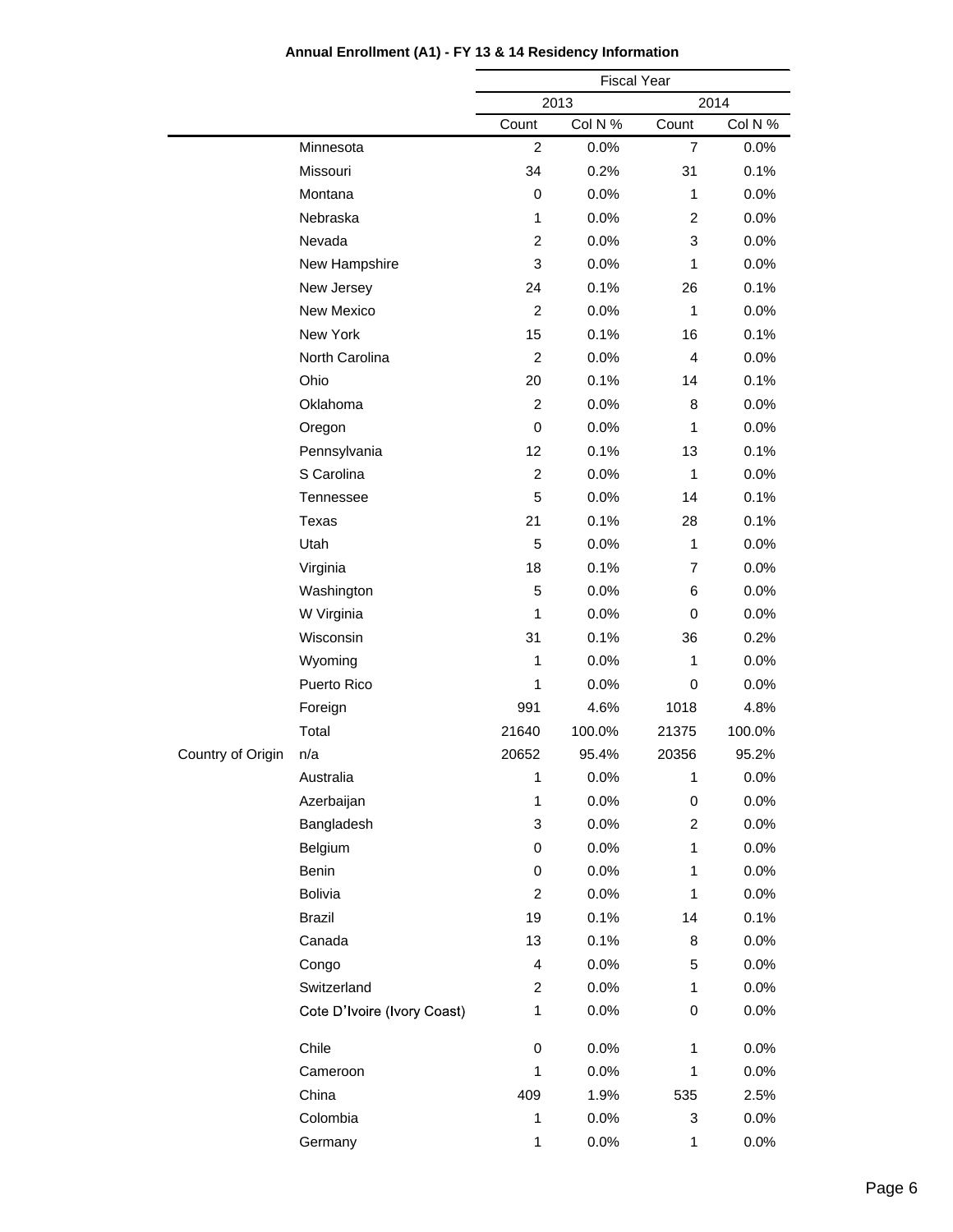|                                           |                         | <b>Fiscal Year</b> |                         |         |  |  |
|-------------------------------------------|-------------------------|--------------------|-------------------------|---------|--|--|
|                                           |                         | 2013               |                         | 2014    |  |  |
|                                           | Count                   | Col N %            | Count                   | Col N % |  |  |
| Egypt                                     | 2                       | 0.0%               | 0                       | 0.0%    |  |  |
| Spain                                     | 0                       | 0.0%               | 1                       | 0.0%    |  |  |
| Indonesia, Federated<br>States of         | 25                      | 0.1%               | 22                      | 0.1%    |  |  |
| United Kingdom (Great<br>Britain)         | 4                       | 0.0%               | 4                       | 0.0%    |  |  |
| Hong Kong                                 | 3                       | 0.0%               | 2                       | 0.0%    |  |  |
| Haiti                                     | 1                       | 0.0%               | 0                       | 0.0%    |  |  |
| Israel                                    | 3                       | 0.0%               | 2                       | 0.0%    |  |  |
| India                                     | 51                      | 0.2%               | 44                      | 0.2%    |  |  |
| Iraq                                      | 0                       | 0.0%               | $\mathbf{1}$            | 0.0%    |  |  |
| Iran, Islamic Republic of                 | 3                       | 0.0%               | 6                       | 0.0%    |  |  |
| Italy                                     | 0                       | 0.0%               | 1                       | 0.0%    |  |  |
| Jordan                                    | 2                       | 0.0%               | 0                       | 0.0%    |  |  |
| Japan                                     | $\boldsymbol{9}$        | 0.0%               | 4                       | 0.0%    |  |  |
| Kenya                                     | 1                       | 0.0%               | 1                       | 0.0%    |  |  |
| Korea, Democratic Peoples<br>Republic of  | 339                     | 1.6%               | 258                     | 1.2%    |  |  |
| Kazakhastan                               | $\overline{c}$          | 0.0%               | $\mathbf{1}$            | 0.0%    |  |  |
| Sri Lanka                                 | $\mathbf{1}$            | 0.0%               | 0                       | 0.0%    |  |  |
| Macedonia, Former<br>Yugoslav Republic of | $\mathbf{1}$            | 0.0%               | 0                       | 0.0%    |  |  |
| Mongolia                                  | $\mathbf{1}$            | 0.0%               | 1                       | 0.0%    |  |  |
| Mexico                                    | 4                       | 0.0%               | 5                       | 0.0%    |  |  |
| Malaysia                                  | 5                       | 0.0%               | 4                       | 0.0%    |  |  |
| Nigeria                                   | $\mathbf{1}$            | 0.0%               | 2                       | 0.0%    |  |  |
| Netherlands                               | 1                       | 0.0%               | $\mathbf{1}$            | 0.0%    |  |  |
| Myanmar (Burma)                           | 3                       | 0.0%               | 1                       | 0.0%    |  |  |
| New Zealand                               | 1                       | 0.0%               | 1                       | 0.0%    |  |  |
| Panama                                    | 1                       | 0.0%               | 1                       | 0.0%    |  |  |
| Peru                                      | 0                       | 0.0%               | 1                       | 0.0%    |  |  |
| Philippines                               | $\mathbf{1}$            | 0.0%               | 0                       | $0.0\%$ |  |  |
| Pakistan                                  | 8                       | 0.0%               | $\overline{\mathbf{c}}$ | 0.0%    |  |  |
| Poland                                    | 1                       | 0.0%               | 1                       | 0.0%    |  |  |
| Saudi Arabia                              | 4                       | 0.0%               | 23                      | 0.1%    |  |  |
| Sweden                                    | 1                       | 0.0%               | 0                       | $0.0\%$ |  |  |
| Singapore                                 | $\overline{\mathbf{c}}$ | 0.0%               | 5                       | 0.0%    |  |  |
| Thailand                                  | 8                       | 0.0%               | 6                       | $0.0\%$ |  |  |
| Turkey                                    | 5                       | 0.0%               | 7                       | 0.0%    |  |  |
| <b>Trinidad and Tobago</b>                | 0                       | 0.0%               | 1                       | 0.0%    |  |  |
| Taiwan, Province of China                 | 20                      | 0.1%               | 13                      | 0.1%    |  |  |
| Tanzania, United Republic<br>of           | $\mathbf{1}$            | 0.0%               | 0                       | 0.0%    |  |  |
| Ukraine                                   | 0                       | 0.0%               | 1                       | 0.0%    |  |  |
| Venezuela                                 | 0                       | 0.0%               | 4                       | 0.0%    |  |  |
|                                           |                         |                    |                         |         |  |  |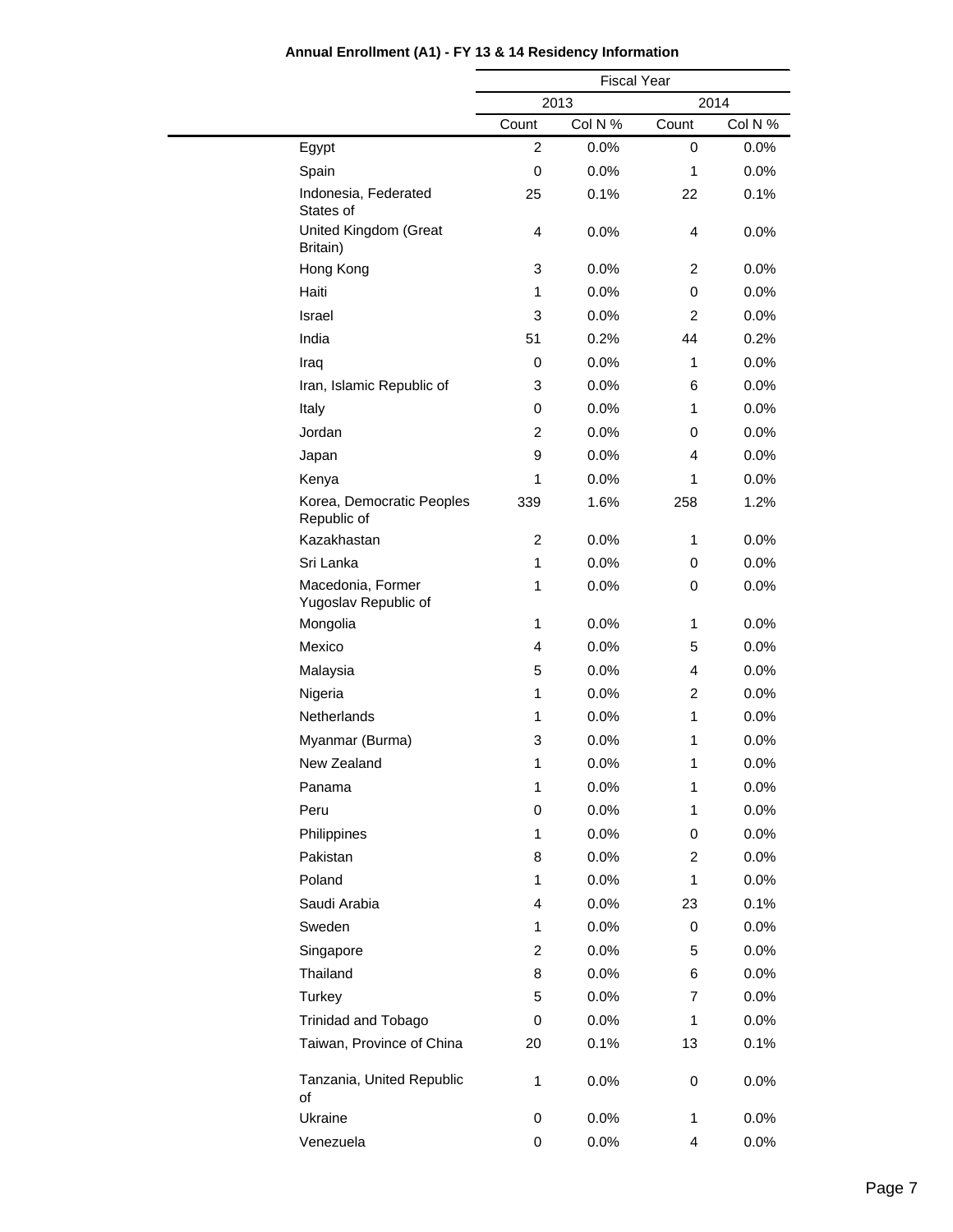|              | <b>Fiscal Year</b> |           |       |         |
|--------------|--------------------|-----------|-------|---------|
|              | 2013               |           |       | 2014    |
|              | Count              | Col N $%$ | Count | Col N % |
| Vietnam      | 14                 | 0.1%      | 15    | 0.1%    |
| South Africa |                    | $0.0\%$   | 2     | $0.0\%$ |
| Total        | 21640              | 100.0%    | 21375 | 100.0%  |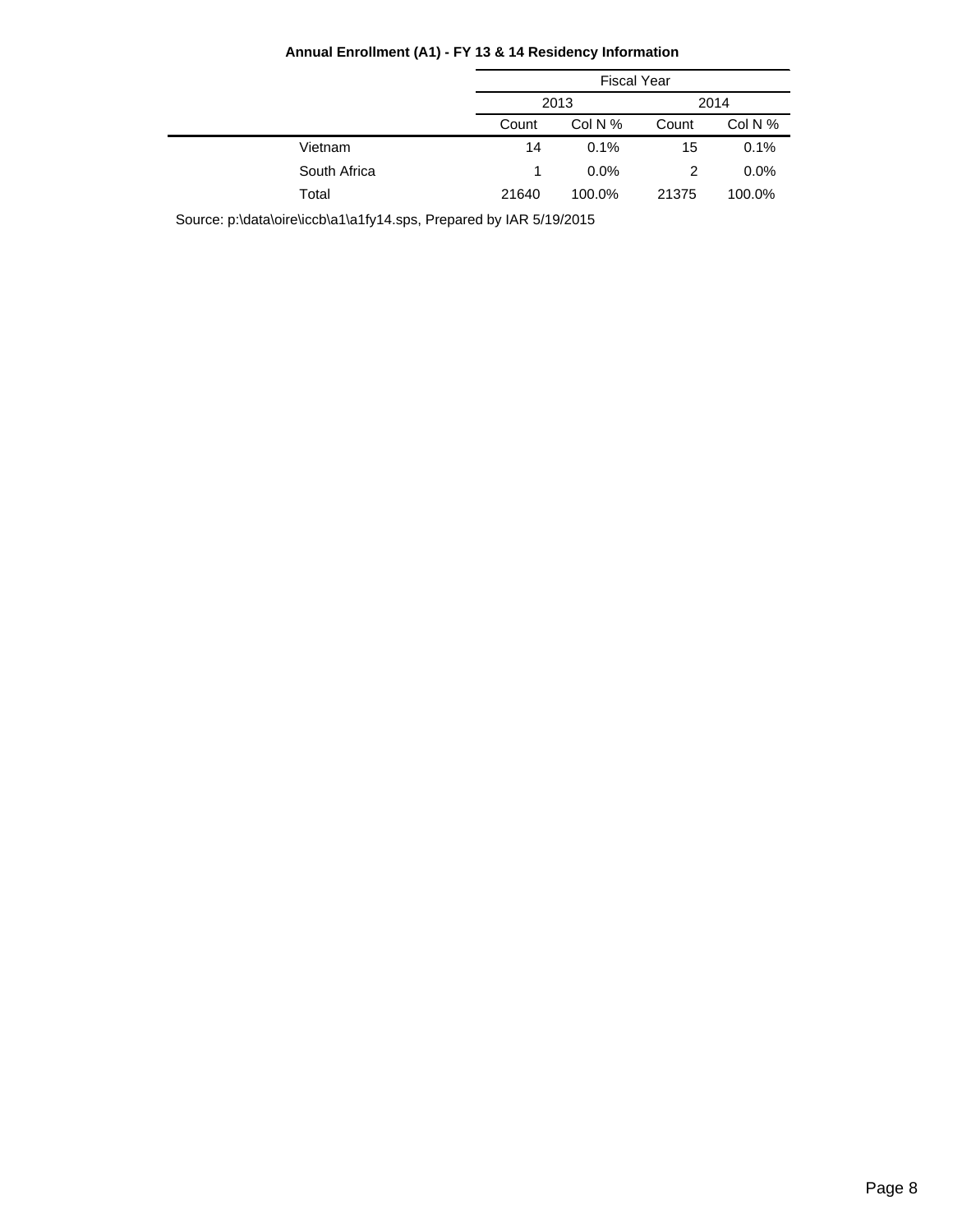|         |                 |                         | <b>Fiscal Year</b> |       |            |
|---------|-----------------|-------------------------|--------------------|-------|------------|
|         |                 | 2014<br>2013            |                    |       |            |
|         |                 | Count                   | Column N %         | Count | Column N % |
| Program | <b>B ABGAAS</b> | 11                      | 0.1%               | 12    | 0.1%       |
|         | <b>B ABKAAS</b> | 1                       | 0.0%               | 1     | 0.0%       |
|         | <b>B ABLAAS</b> | 44                      | 0.2%               | 45    | 0.2%       |
|         | <b>B ABLCER</b> | 5                       | 0.0%               | 3     | 0.0%       |
|         | <b>B ABMAAS</b> | 98                      | 0.5%               | 93    | 0.4%       |
|         | <b>B ABRAAS</b> | 15                      | 0.1%               | 10    | 0.0%       |
|         | <b>B ABTAAS</b> | 17                      | 0.1%               | 21    | 0.1%       |
|         | <b>B ACCAAS</b> | 159                     | 0.7%               | 154   | 0.7%       |
|         | <b>B ACCCER</b> | 17                      | 0.1%               | 12    | 0.1%       |
|         | <b>B AGBCER</b> | 3                       | 0.0%               | 4     | 0.0%       |
|         | <b>B CCPAAS</b> | 7                       | 0.0%               | 3     | 0.0%       |
|         | <b>B CSSAAS</b> | 0                       | 0.0%               | 1     | 0.0%       |
|         | <b>B EQMAAS</b> | 19                      | 0.1%               | 17    | 0.1%       |
|         | <b>B EQMCER</b> | 3                       | 0.0%               | 1     | 0.0%       |
|         | <b>B ETRCER</b> | 1                       | 0.0%               | 4     | 0.0%       |
|         | <b>B FLDCER</b> | 0                       | 0.0%               | 2     | 0.0%       |
|         | <b>B FSACER</b> | 0                       | 0.0%               | 3     | 0.0%       |
|         | <b>B GISAAS</b> | 1                       | 0.0%               | 0     | 0.0%       |
|         | <b>B GISCER</b> | 4                       | 0.0%               | 3     | 0.0%       |
|         | <b>B HCMAAS</b> | 14                      | 0.1%               | 34    | 0.2%       |
|         | <b>B HIFCER</b> | 6                       | 0.0%               | 5     | 0.0%       |
|         | <b>B HIHAAS</b> | 27                      | 0.1%               | 34    | 0.2%       |
|         | <b>B HIMCER</b> | 3                       | 0.0%               | 0     | 0.0%       |
|         | <b>B HIRAAS</b> | 40                      | 0.2%               | 43    | 0.2%       |
|         | <b>B HRCAAS</b> | 4                       | 0.0%               | 0     | 0.0%       |
|         | <b>B INDCER</b> | 9                       | 0.0%               | 8     | 0.0%       |
|         | <b>B INTCER</b> | 8                       | 0.0%               | 3     | 0.0%       |
|         | <b>B MGTAAS</b> | 260                     | 1.2%               | 222   | $1.0\%$    |
|         | <b>B MKTAAS</b> | 67                      | 0.3%               | 52    | 0.2%       |
|         | E ACECER        | $\boldsymbol{0}$        | 0.0%               | 1     | 0.0%       |
|         | E ACRAAS        | 79                      | 0.4%               | 71    | 0.3%       |
|         | <b>E ACRCER</b> | 4                       | 0.0%               | 4     | 0.0%       |
|         | E AFTAAS        | 40                      | 0.2%               | 42    | 0.2%       |
|         | E AMTCER        | 9                       | 0.0%               | 5     | 0.0%       |
|         | E AUSCER        | 9                       | 0.0%               | 2     | 0.0%       |
|         | E AUTAAS        | 107                     | 0.5%               | 117   | 0.5%       |
|         | <b>E BCRCER</b> | 10                      | 0.0%               | 10    | 0.0%       |
|         | E BLACER        | 5                       | 0.0%               | 3     | 0.0%       |
|         | E BRLCER        | 0                       | 0.0%               | 14    | 0.1%       |
|         | E CCACER        | 15                      | 0.1%               | 7     | 0.0%       |
|         | E CCDCER        | $\overline{\mathbf{c}}$ | 0.0%               | 3     | 0.0%       |
|         | E CDBAAS        | 29                      | 0.1%               | 28    | 0.1%       |
|         | E CDGCER        | $\boldsymbol{0}$        | 0.0%               | 1     | 0.0%       |
|         | E CDMAAS        | 73                      | 0.3%               | 62    | 0.3%       |
|         |                 |                         |                    |       |            |

**Annual Enrollment (A1) - FY 13 & 14 Degree Program Enrollment**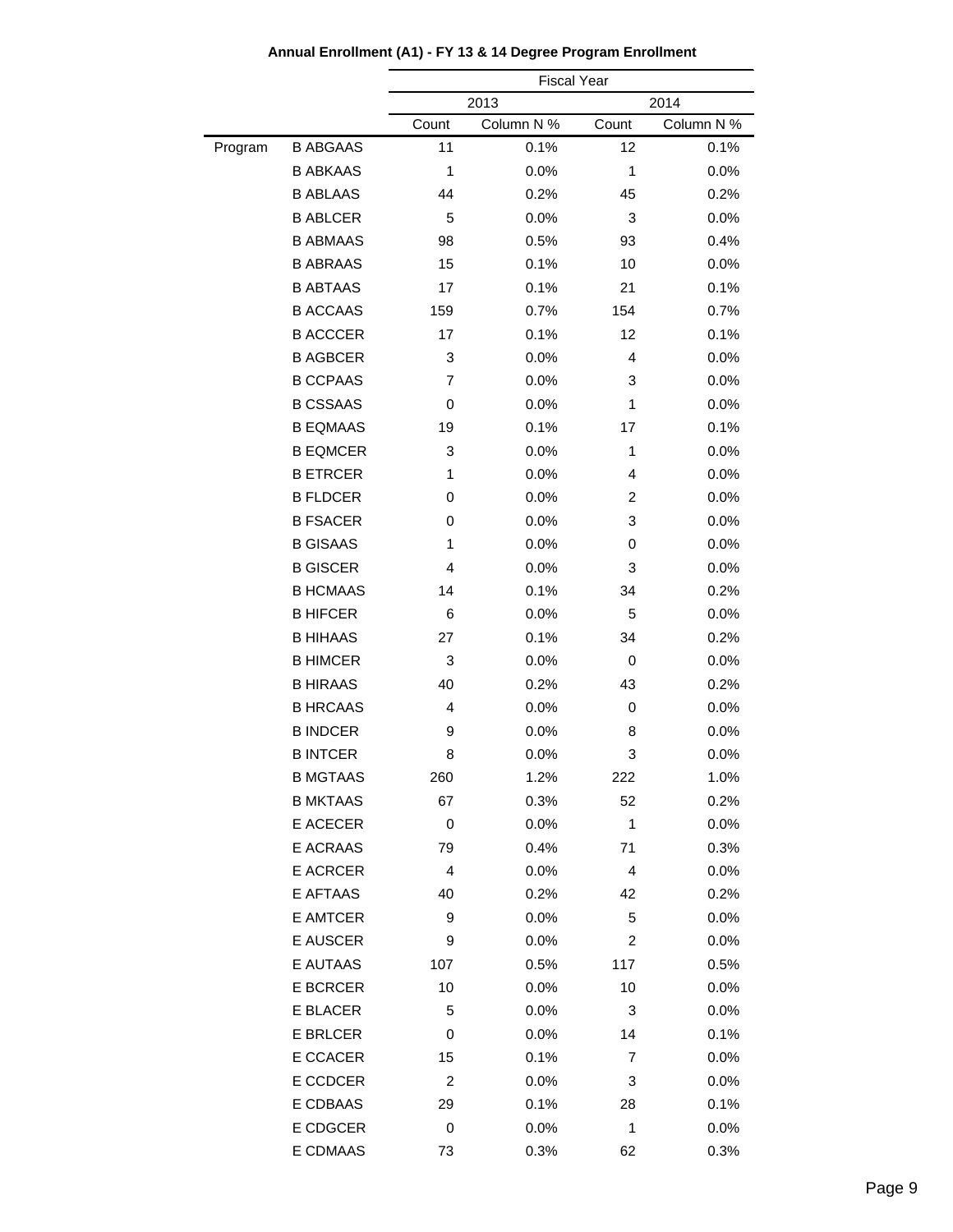|                 | <b>Fiscal Year</b> |            |                |            |  |
|-----------------|--------------------|------------|----------------|------------|--|
|                 |                    | 2013       |                | 2014       |  |
|                 | Count              | Column N % | Count          | Column N % |  |
| E CDSAAS        | 9                  | 0.0%       | 11             | 0.1%       |  |
| <b>E CIVCER</b> | 3                  | 0.0%       | 3              | 0.0%       |  |
| <b>E CMDCER</b> | $\overline{c}$     | 0.0%       | 1              | 0.0%       |  |
| <b>E CNHAAS</b> | 38                 | 0.2%       | 47             | 0.2%       |  |
| <b>E CRRCER</b> | 0                  | 0.0%       | 1              | 0.0%       |  |
| <b>E CTTAAS</b> | 9                  | 0.0%       | 12             | 0.1%       |  |
| <b>E CWCCER</b> | 3                  | 0.0%       | 8              | 0.0%       |  |
| <b>E ECJAAS</b> | 1                  | 0.0%       | 2              | 0.0%       |  |
| E ECSAAS        | 49                 | 0.2%       | 33             | 0.2%       |  |
| <b>E EITCER</b> | 1                  | 0.0%       | 1              | 0.0%       |  |
| <b>E EIWCER</b> | 44                 | 0.2%       | 53             | 0.2%       |  |
| E ELPCER        | 5                  | 0.0%       | 10             | 0.0%       |  |
| <b>E ENOCER</b> | 0                  | 0.0%       | $\overline{c}$ | 0.0%       |  |
| <b>E ENSAES</b> | 316                | 1.5%       | 292            | 1.4%       |  |
| <b>E ERWCER</b> | $\overline{c}$     | 0.0%       | $\overline{c}$ | 0.0%       |  |
| E GLZCER        | 0                  | 0.0%       | 1              | 0.0%       |  |
| E HACAAS        | 35                 | 0.2%       | 40             | 0.2%       |  |
| E HACCER        | 5                  | 0.0%       | 4              | 0.0%       |  |
| E HVCCER        | 15                 | 0.1%       | 12             | 0.1%       |  |
| <b>E IMACER</b> | 8                  | 0.0%       | 0              | 0.0%       |  |
| <b>E IMBCER</b> | 1                  | 0.0%       | 0              | 0.0%       |  |
| <b>E IMTCER</b> | 10                 | 0.0%       | 15             | 0.1%       |  |
| <b>E IRWCER</b> | 14                 | 0.1%       | $\overline{c}$ | 0.0%       |  |
| <b>E IWTCER</b> | 0                  | 0.0%       | 1              | 0.0%       |  |
| <b>E LBRCER</b> | 4                  | 0.0%       | 1              | 0.0%       |  |
| <b>E MFGAAS</b> | 51                 | 0.2%       | 79             | 0.4%       |  |
| <b>E MFTCER</b> | 8                  | 0.0%       | 12             | 0.1%       |  |
| E MPECER        | 1                  | $0.0\%$    | 0              | $0.0\%$    |  |
| <b>E PDACER</b> | 0                  | 0.0%       | 1              | 0.0%       |  |
| E PETAAS        | 66                 | 0.3%       | 61             | 0.3%       |  |
| <b>E PFTCER</b> | 24                 | 0.1%       | 16             | 0.1%       |  |
| E SSTAAS        | 12                 | 0.1%       | 1              | 0.0%       |  |
| <b>E TACCER</b> | $\mathbf{1}$       | 0.0%       | 0              | 0.0%       |  |
| E TTTCER        | 37                 | 0.2%       | 0              | 0.0%       |  |
| F AADAFA        | 72                 | 0.3%       | 105            | 0.5%       |  |
| F AAEAFA        | 13                 | 0.1%       | 19             | 0.1%       |  |
| <b>F ENTAAS</b> | 8                  | 0.0%       | 12             | 0.1%       |  |
| <b>F GDICER</b> | 2                  | 0.0%       | 1              | 0.0%       |  |
| <b>F GDPCER</b> | 1                  | 0.0%       | 2              | 0.0%       |  |
| F GDSAAS        | 85                 | 0.4%       | 68             | 0.3%       |  |
| <b>F MCBAAS</b> | 44                 | 0.2%       | 37             | 0.2%       |  |
| <b>F MCCAAS</b> | 22                 | 0.1%       | 7              | 0.0%       |  |
| <b>F MCPAAS</b> | 1                  | 0.0%       | 1              | 0.0%       |  |
| <b>F MPHAAS</b> | 39                 | 0.2%       | 39             | 0.2%       |  |

**Annual Enrollment (A1) - FY 13 & 14 Degree Program Enrollment**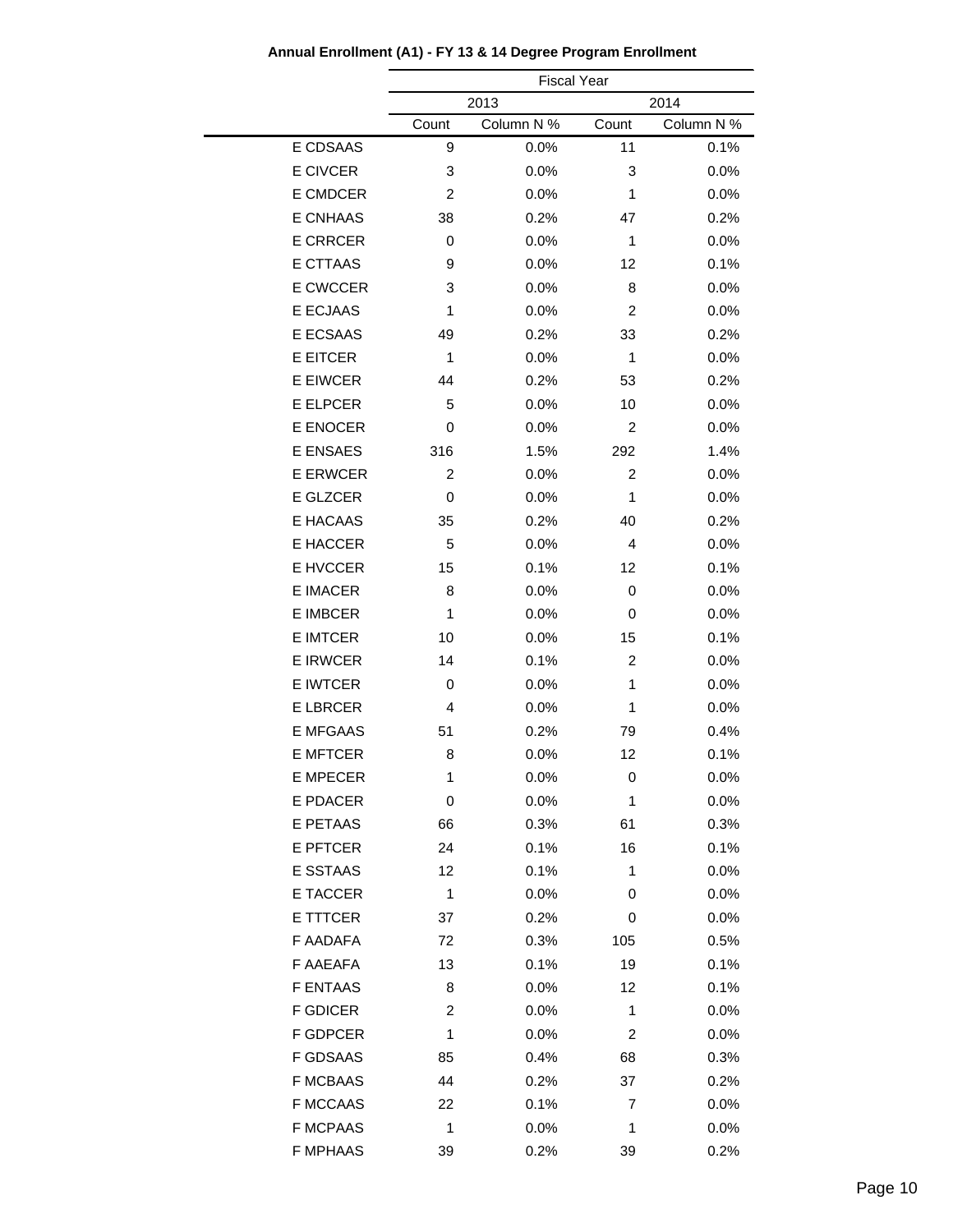|                 | <b>Fiscal Year</b> |            |                |            |  |
|-----------------|--------------------|------------|----------------|------------|--|
|                 | 2013               |            |                | 2014       |  |
|                 | Count              | Column N % | Count          | Column N % |  |
| <b>F MPRCER</b> | 8                  | 0.0%       | 3              | 0.0%       |  |
| F MSEAFA        | 30                 | 0.1%       | 25             | 0.1%       |  |
| F MSPAFA        | 37                 | 0.2%       | 32             | 0.1%       |  |
| <b>G CMACER</b> | 18                 | 0.1%       | 13             | 0.1%       |  |
| <b>G DCMCER</b> | $\overline{c}$     | 0.0%       | 0              | 0.0%       |  |
| <b>G DHGAAS</b> | 63                 | 0.3%       | 41             | 0.2%       |  |
| <b>G DTPAAS</b> | $\overline{7}$     | 0.0%       | 4              | 0.0%       |  |
| <b>G DTPCER</b> | 4                  | 0.0%       | 4              | 0.0%       |  |
| <b>G EMACER</b> | 9                  | 0.0%       | 29             | 0.1%       |  |
| <b>G EMPCER</b> | 1                  | 0.0%       | 0              | 0.0%       |  |
| <b>G EMTAAS</b> | 32                 | 0.1%       | 29             | 0.1%       |  |
| <b>G EMTCER</b> | $\overline{7}$     | 0.0%       | 9              | 0.0%       |  |
| <b>G MASCER</b> | 47                 | 0.2%       | 26             | 0.1%       |  |
| <b>G MSGCER</b> | 13                 | 0.1%       | 13             | 0.1%       |  |
| <b>G NASCER</b> | 26                 | 0.1%       | 128            | 0.6%       |  |
| <b>G NURAAS</b> | 196                | 0.9%       | 199            | 0.9%       |  |
| <b>G NURCER</b> | 17                 | 0.1%       | 14             | 0.1%       |  |
| <b>G OTAAAS</b> | 36                 | 0.2%       | 48             | 0.2%       |  |
| <b>G RTTAAS</b> | 40                 | 0.2%       | 36             | 0.2%       |  |
| <b>G SURAAS</b> | 49                 | 0.2%       | 53             | 0.2%       |  |
| <b>G VTTAAS</b> | 51                 | 0.2%       | 60             | 0.3%       |  |
| <b>G XCTCER</b> | 1                  | 0.0%       | $\overline{c}$ | 0.0%       |  |
| <b>G XMRCER</b> | 6                  | 0.0%       | $\overline{2}$ | 0.0%       |  |
| <b>G XRAAAS</b> | 38                 | 0.2%       | 22             | 0.1%       |  |
| H GAAAA         | 1660               | 7.7%       | 1471           | 6.9%       |  |
| H GAACE         | 4047               | 18.7%      | 4044           | 18.9%      |  |
| I OCDAAS        | 1                  | 0.0%       | 0              | 0.0%       |  |
| I OCIAAS        | 1                  | $0.0\%$    | 1              | $0.0\%$    |  |
| <b>I TRACER</b> | 1                  | 0.0%       | 1              | 0.0%       |  |
| M CNACER        | 1                  | 0.0%       | 0              | 0.0%       |  |
| N ASGAS         | 2104               | 9.7%       | 2111           | 9.9%       |  |
| N FTRCER        | 15                 | 0.1%       | 11             | 0.1%       |  |
| OCCUP0199       | 28                 | 0.1%       | 24             | 0.1%       |  |
| OCCUP0699       | 33                 | 0.2%       | 43             | 0.2%       |  |
| OCCUP0799       | 807                | 3.7%       | 782            | 3.7%       |  |
| OCCUP1099       | 15                 | 0.1%       | 13             | 0.1%       |  |
| OCCUP1599       | 40                 | 0.2%       | 35             | 0.2%       |  |
| OCCUP1799       | 1172               | 5.4%       | 956            | 4.5%       |  |
| OCCUP2101       | 19                 | 0.1%       | 39             | 0.2%       |  |
| OCCUP3199       | 1                  | 0.0%       | 3              | 0.0%       |  |
| OCCUP4399       | 556                | 2.6%       | 982            | 4.6%       |  |
| OCCUP4499       | 1                  | $0.0\%$    | 0              | 0.0%       |  |
| OCCUP4699       | 190                | 0.9%       | 223            | 1.0%       |  |
| OCCUP4799       | 41                 | 0.2%       | 23             | 0.1%       |  |

### **Annual Enrollment (A1) - FY 13 & 14 Degree Program Enrollment**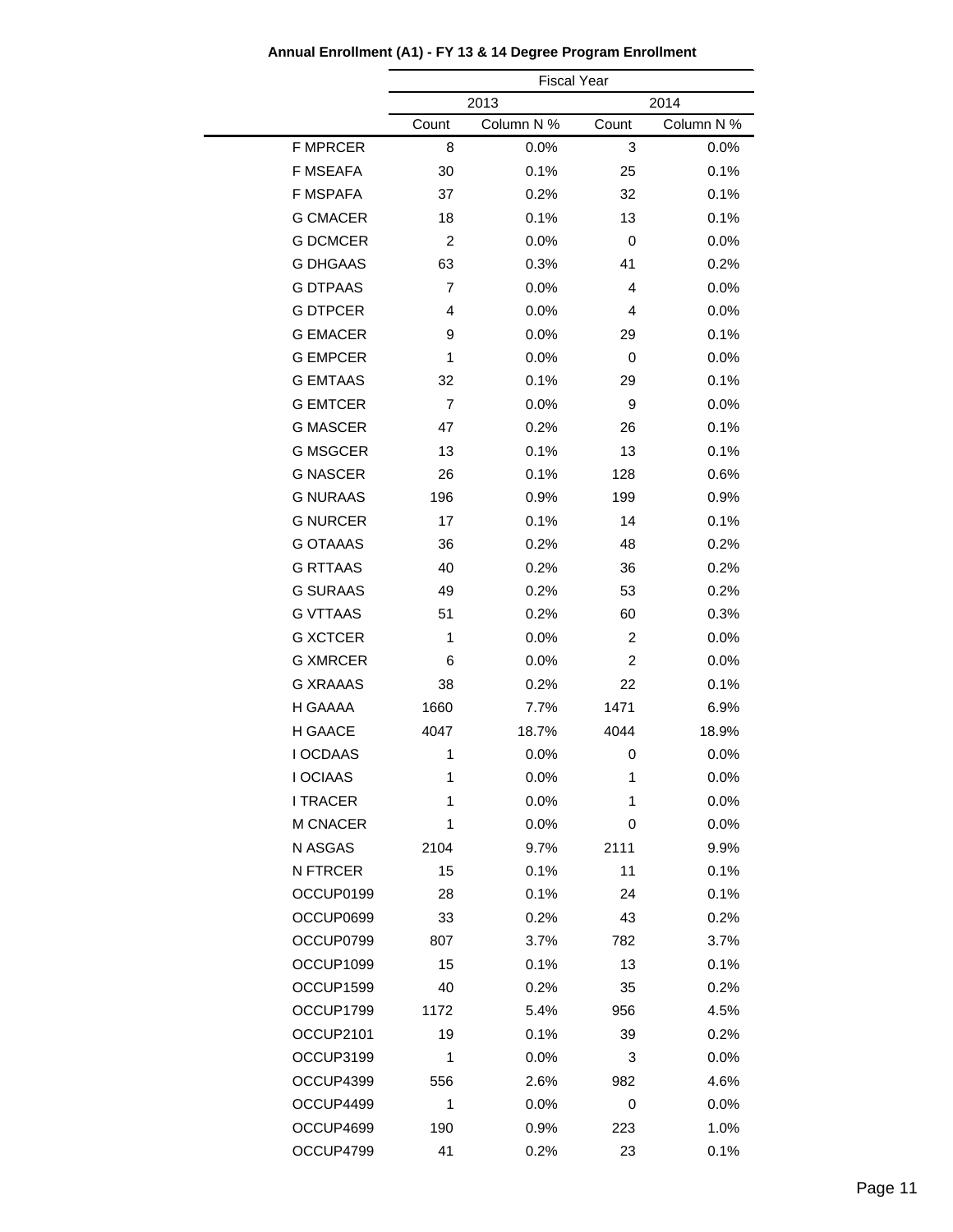|                  |                | <b>Fiscal Year</b> |       |            |
|------------------|----------------|--------------------|-------|------------|
|                  |                | 2013<br>2014       |       |            |
|                  | Count          | Column N %         | Count | Column N % |
| OCCUP4899        | 99             | 0.5%               | 77    | 0.4%       |
| OCCUP4999        | 8              | 0.0%               | 1     | 0.0%       |
| S CDACER         | $\overline{7}$ | 0.0%               | 6     | 0.0%       |
| S CDECER         | 1              | 0.0%               | 1     | 0.0%       |
| S CHDAAS         | 122            | 0.6%               | 99    | 0.5%       |
| S CJSAAS         | 281            | 1.3%               | 222   | 1.0%       |
| <b>S FSTAAS</b>  | 49             | 0.2%               | 51    | 0.2%       |
| <b>S FSTCER</b>  | 5              | 0.0%               | 5     | 0.0%       |
| S HSTAAS         | 1              | 0.0%               | 3     | 0.0%       |
| S PROAAS         | $\overline{2}$ | 0.0%               | 0     | 0.0%       |
| <b>T ASPCER</b>  | 3              | 0.0%               | 0     | 0.0%       |
| <b>T BKPCER</b>  | 0              | 0.0%               | 3     | 0.0%       |
| <b>T CISCER</b>  | 1              | 0.0%               | 3     | 0.0%       |
| <b>T CMSAAS</b>  | 63             | 0.3%               | 50    | 0.2%       |
| <b>T CNAAAS</b>  | 107            | 0.5%               | 113   | 0.5%       |
| <b>T CPLAAS</b>  | 34             | 0.2%               | 45    | 0.2%       |
| <b>T CSMCER</b>  | 1              | 0.0%               | 1     | 0.0%       |
| <b>T DGMAAS</b>  | 142            | 0.7%               | 108   | 0.5%       |
| <b>T IPRCER</b>  | 4              | 0.0%               | 1     | 0.0%       |
| <b>TLINCER</b>   | 3              | 0.0%               | 1     | 0.0%       |
| <b>T MSACER</b>  | $\overline{4}$ | 0.0%               | 2     | 0.0%       |
| <b>T MSNCER</b>  | 1              | 0.0%               | 0     | 0.0%       |
| <b>T MSOCER</b>  | 1              | 0.0%               | 1     | 0.0%       |
| <b>T NETCER</b>  | 4              | 0.0%               | 1     | 0.0%       |
| <b>T NSSCER</b>  | 1              | 0.0%               | 0     | 0.0%       |
| <b>T OCAAAS</b>  | 116            | 0.5%               | 106   | 0.5%       |
| <b>TOCPCER</b>   | 5              | 0.0%               | 2     | 0.0%       |
| T OCTCER         | 3              | $0.0\%$            | 2     | $0.0\%$    |
| T OOSCER         | 3              | 0.0%               | 6     | 0.0%       |
| <b>T VGAAAS</b>  | $\overline{c}$ | 0.0%               | 0     | 0.0%       |
| <b>TVGWCER</b>   | 1              | 0.0%               | 3     | 0.0%       |
| <b>T WSMCER</b>  | $\overline{7}$ | 0.0%               | 7     | 0.0%       |
| <b>VOCSK1600</b> | 39             | 0.2%               | 51    | 0.2%       |
| <b>VOCSK1607</b> | 19             | 0.1%               | 9     | 0.0%       |
| <b>VOCSK1614</b> | 4000           | 18.5%              | 4507  | 21.1%      |
| X CDLCER         | 9              | 0.0%               | 37    | 0.2%       |
| Y AB1CE          | 5              | 0.0%               | 2     | 0.0%       |
| Y AB2CE          | 12             | 0.1%               | 11    | 0.1%       |
| Y AB3CE          | 70             | 0.3%               | 66    | 0.3%       |
| Y AB4CE          | 87             | 0.4%               | 76    | 0.4%       |
| Y AS5CE          | 50             | 0.2%               | 44    | 0.2%       |
| Y AS6CE          | 25             | 0.1%               | 34    | 0.2%       |
| Y EL1CE          | $\overline{c}$ | 0.0%               | 6     | 0.0%       |
| Y EL2CE          | 15             | 0.1%               | 29    | 0.1%       |
|                  |                |                    |       |            |

### **Annual Enrollment (A1) - FY 13 & 14 Degree Program Enrollment**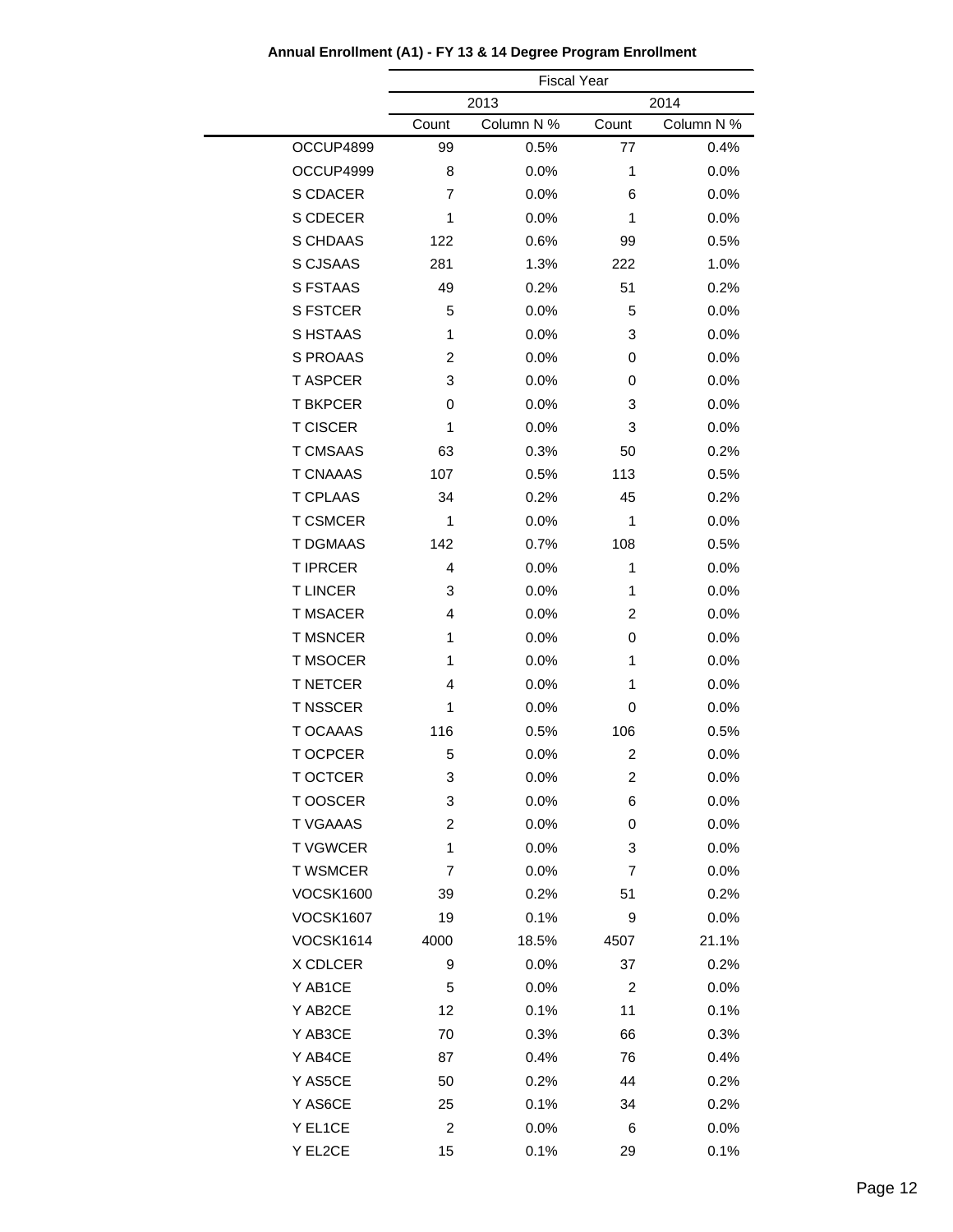|          | <b>Fiscal Year</b> |            |       |            |
|----------|--------------------|------------|-------|------------|
|          | 2013               |            |       | 2014       |
|          | Count              | Column N % | Count | Column N % |
| Y EL3CE  | 16                 | 0.1%       | 29    | 0.1%       |
| Y EL4CE  | 4                  | 0.0%       | 4     | 0.0%       |
| Y EL5CE  | 14                 | 0.1%       | 10    | 0.0%       |
| Y EL6CE  | 0                  | $0.0\%$    | 1     | 0.0%       |
| Y GSUAGS | 2435               | 11.3%      | 1810  | 8.5%       |
| Total    | 21640              | 100.0%     | 21375 | 100.0%     |

### **Annual Enrollment (A1) - FY 13 & 14 Degree Program Enrollment**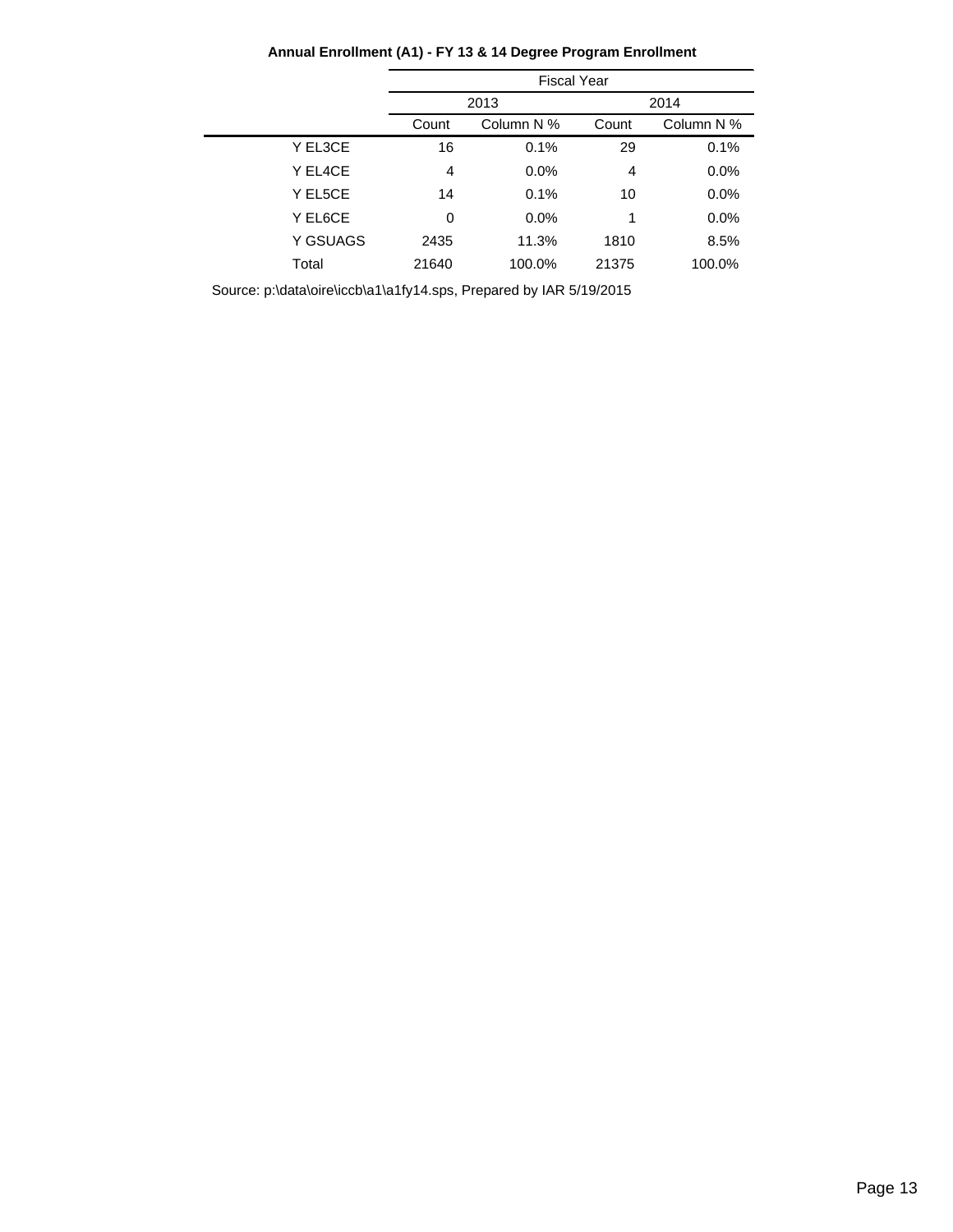|                                         |                                    | <b>Fiscal Year</b>                                                                                                                                                                                                         |                                                                                                                                                                                                                                          |                |         |
|-----------------------------------------|------------------------------------|----------------------------------------------------------------------------------------------------------------------------------------------------------------------------------------------------------------------------|------------------------------------------------------------------------------------------------------------------------------------------------------------------------------------------------------------------------------------------|----------------|---------|
|                                         |                                    | 2013                                                                                                                                                                                                                       |                                                                                                                                                                                                                                          | 2014           |         |
|                                         |                                    | Count                                                                                                                                                                                                                      | Col N %                                                                                                                                                                                                                                  | Count          | Col N % |
| Type of Completion                      | DID NOT complete a<br>program      | 20252                                                                                                                                                                                                                      | 93.6%                                                                                                                                                                                                                                    | 19984          | 93.5%   |
|                                         | Graduate completer                 | 1278                                                                                                                                                                                                                       | 5.9%                                                                                                                                                                                                                                     | 1294           | 6.1%    |
|                                         | <b>GED</b> completer               | 44                                                                                                                                                                                                                         | 0.2%                                                                                                                                                                                                                                     | 37             | 0.2%    |
|                                         | Other ABE/ESL<br>Advancement       | 66                                                                                                                                                                                                                         | 0.3%                                                                                                                                                                                                                                     | 60             | 0.3%    |
|                                         | Total                              | 21640                                                                                                                                                                                                                      | 100.0%                                                                                                                                                                                                                                   | 21375          | 100.0%  |
| <b>Term Graduated 1st</b><br>Curriculum | Did Not Complete a<br>Curriculum   | 20252                                                                                                                                                                                                                      | 93.6%                                                                                                                                                                                                                                    | 19822          | 92.7%   |
|                                         | Summer Term                        | 167                                                                                                                                                                                                                        | 0.8%                                                                                                                                                                                                                                     | 158            | 0.7%    |
|                                         | Fall Term                          | 298                                                                                                                                                                                                                        | 1.4%                                                                                                                                                                                                                                     | 446            | 2.1%    |
|                                         | Spring Term                        | 923                                                                                                                                                                                                                        | 4.3%                                                                                                                                                                                                                                     | 949            | 4.4%    |
|                                         | Total                              | 21640                                                                                                                                                                                                                      | 100.0%                                                                                                                                                                                                                                   | 21375          | 100.0%  |
| Term Graduated 2nd<br>Curriculum        | Did Not Complete a<br>Curriculum   | 21585                                                                                                                                                                                                                      | 99.7%                                                                                                                                                                                                                                    | 21273          | 99.5%   |
|                                         | Summer Term                        | 5<br>0.0%<br>16<br>0.1%<br>0.2%<br>34<br>21640<br>100.0%<br>20252<br>93.6%<br>0.0%<br>1<br>0.0%<br>8<br>9<br>0.0%<br>0.0%<br>1<br>$\overline{c}$<br>0.0%<br>11<br>0.1%<br>0.0%<br>1<br>0.0%<br>0<br>1<br>0.0%<br>0.0%<br>4 | 7                                                                                                                                                                                                                                        | 0.0%           |         |
|                                         | Fall Term                          |                                                                                                                                                                                                                            |                                                                                                                                                                                                                                          | 39             | 0.2%    |
|                                         | Spring Term                        |                                                                                                                                                                                                                            |                                                                                                                                                                                                                                          | 56             | 0.3%    |
|                                         | Total                              |                                                                                                                                                                                                                            |                                                                                                                                                                                                                                          | 21375          | 100.0%  |
| Primary Program                         |                                    |                                                                                                                                                                                                                            |                                                                                                                                                                                                                                          | 19984          | 93.5%   |
| Completed                               | <b>B ABGAAS</b>                    |                                                                                                                                                                                                                            | 0.0%<br>1<br>4<br>0.0%<br>0<br>0.0%<br>1<br>0.0%<br>1<br>0.0%<br>1<br>0.0%<br>$\overline{c}$<br>0.0%<br>1<br>0.0%<br>1<br>0.0%<br>3<br>0.0%<br>$\overline{c}$<br>0.0%<br>0.1%<br>26<br>4<br>0.0%<br>24<br>0.1%<br>4<br>0.0%<br>6<br>0.0% | 0              | 0.0%    |
|                                         | <b>B ABLAAS</b>                    |                                                                                                                                                                                                                            |                                                                                                                                                                                                                                          | 3              | 0.0%    |
|                                         | <b>B ABMAAS</b>                    |                                                                                                                                                                                                                            |                                                                                                                                                                                                                                          | 11             | 0.1%    |
|                                         | <b>B ABRAAS</b>                    |                                                                                                                                                                                                                            |                                                                                                                                                                                                                                          | 0              | 0.0%    |
|                                         |                                    |                                                                                                                                                                                                                            |                                                                                                                                                                                                                                          | 6              | 0.0%    |
|                                         | <b>B ABTAAS</b><br><b>B ACCAAS</b> |                                                                                                                                                                                                                            |                                                                                                                                                                                                                                          | 13             | 0.1%    |
|                                         | <b>B ACCCER</b>                    |                                                                                                                                                                                                                            | $\overline{c}$                                                                                                                                                                                                                           | 0.0%           |         |
|                                         | <b>B AGBCER</b>                    |                                                                                                                                                                                                                            |                                                                                                                                                                                                                                          | 1              | 0.0%    |
|                                         | <b>B CCPAAS</b>                    |                                                                                                                                                                                                                            |                                                                                                                                                                                                                                          | 1              | 0.0%    |
|                                         | <b>B EQMAAS</b>                    |                                                                                                                                                                                                                            |                                                                                                                                                                                                                                          | 1              | 0.0%    |
|                                         | <b>B EQMCER</b>                    |                                                                                                                                                                                                                            |                                                                                                                                                                                                                                          | 0              | 0.0%    |
|                                         | <b>B ETRCER</b>                    |                                                                                                                                                                                                                            |                                                                                                                                                                                                                                          | $\overline{c}$ | 0.0%    |
|                                         | <b>B FLDCER</b>                    |                                                                                                                                                                                                                            |                                                                                                                                                                                                                                          | $\overline{c}$ | 0.0%    |
|                                         | <b>B FSACER</b>                    |                                                                                                                                                                                                                            |                                                                                                                                                                                                                                          | 7              | 0.0%    |
|                                         | <b>B GISCER</b>                    |                                                                                                                                                                                                                            |                                                                                                                                                                                                                                          | 0              | 0.0%    |
|                                         | <b>B HIFCER</b>                    |                                                                                                                                                                                                                            |                                                                                                                                                                                                                                          | 1              | 0.0%    |
|                                         | <b>B HIHAAS</b>                    |                                                                                                                                                                                                                            |                                                                                                                                                                                                                                          | 4              | 0.0%    |
|                                         | <b>B HIMCER</b>                    |                                                                                                                                                                                                                            |                                                                                                                                                                                                                                          | 0              | 0.0%    |
|                                         | <b>B HIRAAS</b>                    |                                                                                                                                                                                                                            |                                                                                                                                                                                                                                          | 5              | 0.0%    |
|                                         | <b>B INDCER</b>                    |                                                                                                                                                                                                                            |                                                                                                                                                                                                                                          | 1              | 0.0%    |
|                                         | <b>B INTCER</b>                    |                                                                                                                                                                                                                            |                                                                                                                                                                                                                                          | 0              | 0.0%    |
|                                         | <b>B MGTAAS</b>                    |                                                                                                                                                                                                                            |                                                                                                                                                                                                                                          | 18             | 0.1%    |
|                                         | <b>B MKTAAS</b>                    |                                                                                                                                                                                                                            |                                                                                                                                                                                                                                          | $\overline{c}$ | 0.0%    |
|                                         | E ACECER                           |                                                                                                                                                                                                                            |                                                                                                                                                                                                                                          | 13             | 0.1%    |
|                                         | E ACRAAS                           |                                                                                                                                                                                                                            |                                                                                                                                                                                                                                          | 9              | 0.0%    |
|                                         | E AFTAAS                           |                                                                                                                                                                                                                            |                                                                                                                                                                                                                                          | 5              | 0.0%    |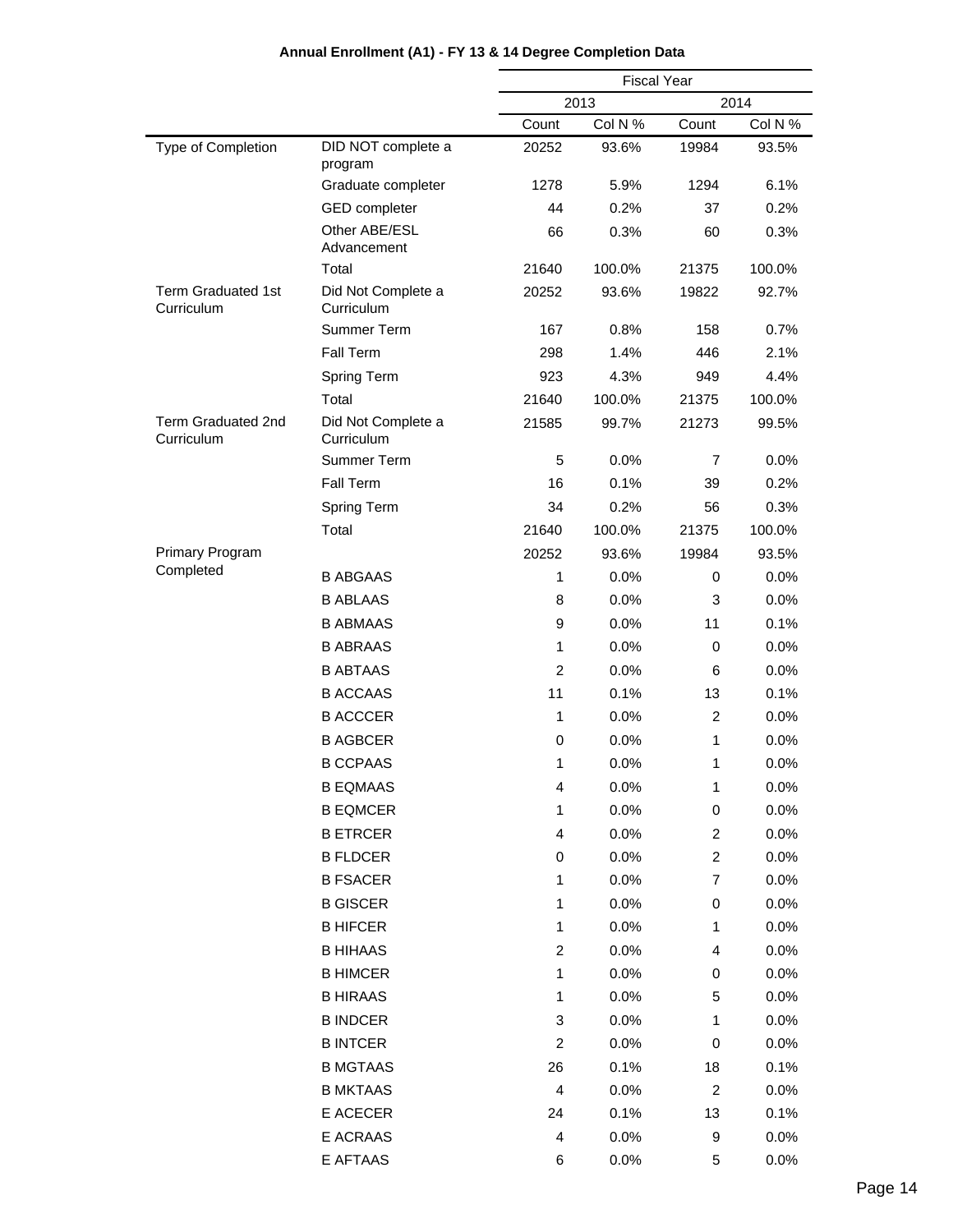|                 |                | <b>Fiscal Year</b> |                         |         |  |
|-----------------|----------------|--------------------|-------------------------|---------|--|
|                 |                | 2013<br>2014       |                         |         |  |
|                 | Count          | Col N %            | Count                   | Col N % |  |
| E AUTAAS        | 8              | 0.0%               | 5                       | 0.0%    |  |
| <b>E BRLCER</b> | 22             | 0.1%               | 37                      | 0.2%    |  |
| E CCDCER        | $\,0\,$        | 0.0%               | $\mathbf{1}$            | 0.0%    |  |
| E CDBAAS        | 3              | 0.0%               | 4                       | 0.0%    |  |
| <b>E CDMAAS</b> | 4              | 0.0%               | 5                       | 0.0%    |  |
| E CDSAAS        | 3              | 0.0%               | 0                       | 0.0%    |  |
| E CDSCER        | 0              | 0.0%               | 1                       | 0.0%    |  |
| <b>E CIVCER</b> | 1              | 0.0%               | 0                       | 0.0%    |  |
| E CMDCER        | 1              | 0.0%               | 0                       | 0.0%    |  |
| <b>E CNHAAS</b> | 14             | 0.1%               | 7                       | 0.0%    |  |
| <b>E CRRCER</b> | 9              | 0.0%               | $\overline{7}$          | 0.0%    |  |
| <b>E CTTAAS</b> | $\overline{c}$ | 0.0%               | $\overline{c}$          | 0.0%    |  |
| E CWCCER        | $\overline{7}$ | 0.0%               | 14                      | 0.1%    |  |
| E ECSAAS        | 4              | 0.0%               | 3                       | 0.0%    |  |
| E EIWCER        | 1              | 0.0%               | $\mathbf{1}$            | 0.0%    |  |
| E ELPCER        | 3              | 0.0%               | 1                       | 0.0%    |  |
| E ENOCER        | 4              | 0.0%               | 15                      | 0.1%    |  |
| <b>E ENSAES</b> | 5              | 0.0%               | 6                       | 0.0%    |  |
| E HACAAS        | $\overline{c}$ | 0.0%               | 3                       | 0.0%    |  |
| E HACCER        | 3              | 0.0%               | 1                       | 0.0%    |  |
| E HVCCER        | 3              | 0.0%               | $\mathbf{1}$            | 0.0%    |  |
| <b>E IMACER</b> | 9              | 0.0%               | 0                       | 0.0%    |  |
| <b>E IMBCER</b> | $\overline{c}$ | 0.0%               | 0                       | 0.0%    |  |
| <b>E IRWCER</b> | 0              | 0.0%               | 1                       | 0.0%    |  |
| E IWTCER        | $\,0\,$        | 0.0%               | $\mathbf{1}$            | 0.0%    |  |
| <b>E MFGAAS</b> | 10             | 0.0%               | 6                       | 0.0%    |  |
| E PETAAS        | 16             | 0.1%               | 12                      | 0.1%    |  |
| E SSTAAS        | 4              | 0.0%               | 0                       | $0.0\%$ |  |
| F AADAFA        | 4              | 0.0%               | $\overline{\mathbf{c}}$ | 0.0%    |  |
| F AAEAFA        | 1              | 0.0%               | $\overline{c}$          | 0.0%    |  |
| <b>F ENTAAS</b> | 1              | 0.0%               | 0                       | 0.0%    |  |
| <b>F GDICER</b> | 0              | 0.0%               | 1                       | 0.0%    |  |
| F GDSAAS        | 6              | 0.0%               | 5                       | 0.0%    |  |
| <b>F MPHAAS</b> | 3              | 0.0%               | 8                       | 0.0%    |  |
| <b>F MPRCER</b> | 1              | 0.0%               | $\overline{c}$          | 0.0%    |  |
| F MSEAFA        | 0              | 0.0%               | $\overline{c}$          | 0.0%    |  |
| F MSPAFA        | 1              | 0.0%               | $\boldsymbol{0}$        | 0.0%    |  |
| <b>G CMACER</b> | 0              | 0.0%               | 7                       | 0.0%    |  |
| <b>G DHGAAS</b> | 34             | 0.2%               | 29                      | 0.1%    |  |
| <b>G DTPAAS</b> | 1              | 0.0%               | 0                       | 0.0%    |  |
| <b>G EMACER</b> | 55             | 0.3%               | 31                      | 0.1%    |  |
| <b>G EMTAAS</b> | $\overline{c}$ | 0.0%               | 1                       | 0.0%    |  |
| <b>G MASCER</b> | 18             | 0.1%               | 16                      | 0.1%    |  |
| <b>G MSGCER</b> | 14             | 0.1%               | 18                      | 0.1%    |  |
|                 |                |                    |                         |         |  |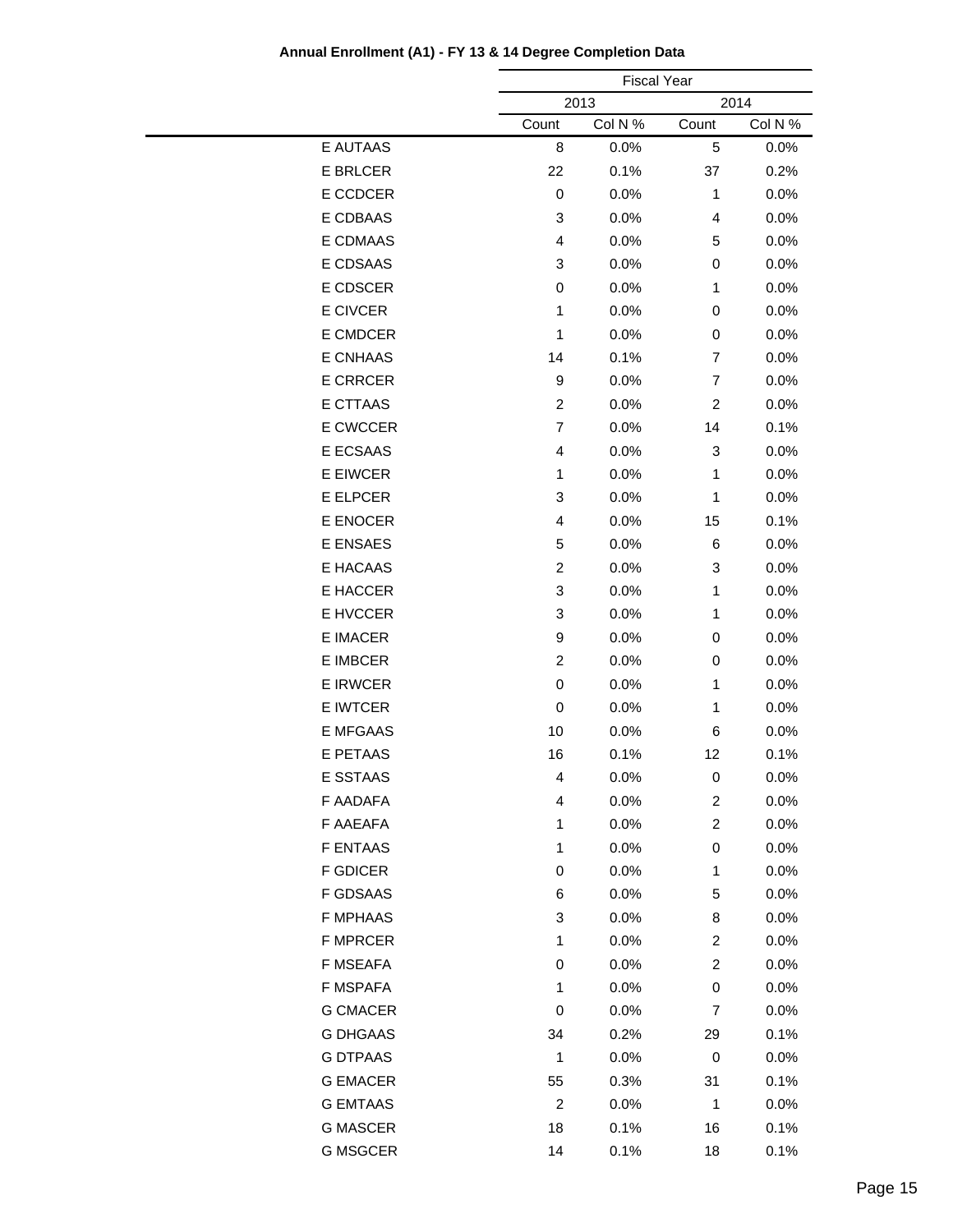|                       |                     | <b>Fiscal Year</b> |         |                |         |
|-----------------------|---------------------|--------------------|---------|----------------|---------|
|                       |                     | 2013<br>2014       |         |                |         |
|                       |                     | Count              | Col N % | Count          | Col N % |
|                       | <b>G NASCER</b>     | 215                | 1.0%    | 208            | 1.0%    |
|                       | <b>G NURAAS</b>     | 78                 | 0.4%    | 81             | 0.4%    |
|                       | <b>G NURCER</b>     | 20                 | 0.1%    | 21             | 0.1%    |
|                       | <b>G OTAAAS</b>     | 17                 | 0.1%    | 20             | 0.1%    |
|                       | <b>G RTTAAS</b>     | 13                 | 0.1%    | 14             | 0.1%    |
|                       | <b>G SURAAS</b>     | 11                 | 0.1%    | 16             | 0.1%    |
|                       | <b>G VTTAAS</b>     | 25                 | 0.1%    | 21             | 0.1%    |
|                       | <b>G XRAAAS</b>     | 6                  | 0.0%    | 5              | 0.0%    |
|                       | H GAAAA             | 94                 | 0.4%    | 113            | 0.5%    |
|                       | N ASGAS             | 175                | 0.8%    | 199            | 0.9%    |
|                       | N FTRCER            | $\overline{7}$     | 0.0%    | 8              | 0.0%    |
|                       | S CDECER            | 3                  | 0.0%    | 3              | 0.0%    |
|                       | S CHDAAS            | $\overline{7}$     | 0.0%    | $\overline{7}$ | 0.0%    |
|                       | S CJSAAS            | 23                 | 0.1%    | 17             | 0.1%    |
|                       | S FSTAAS            | $\overline{c}$     | 0.0%    | 3              | 0.0%    |
|                       | <b>T BKPCER</b>     | $\overline{c}$     | 0.0%    | 1              | 0.0%    |
|                       | <b>T CISCER</b>     | $\,0\,$            | 0.0%    | 9              | 0.0%    |
|                       | <b>T CMSAAS</b>     | $\overline{c}$     | 0.0%    | 6              | 0.0%    |
|                       | <b>T CNAAAS</b>     | 10                 | 0.0%    | $\overline{7}$ | 0.0%    |
|                       | <b>T CPLAAS</b>     | $\overline{c}$     | 0.0%    | 1              | 0.0%    |
|                       | <b>T DGMAAS</b>     | 14                 | 0.1%    | 14             | 0.1%    |
|                       | <b>T IPRCER</b>     | 14                 | 0.1%    | $\overline{7}$ | 0.0%    |
|                       | <b>TLINCER</b>      | 5                  | 0.0%    | $\overline{c}$ | 0.0%    |
|                       | <b>T MSACER</b>     | 6                  | 0.0%    | 1              | 0.0%    |
|                       | <b>T MSOCER</b>     | $\pmb{0}$          | 0.0%    | $\overline{c}$ | 0.0%    |
|                       | <b>T NETCER</b>     | 1                  | 0.0%    | $\pmb{0}$      | 0.0%    |
|                       | T OCAAAS            | 11                 | 0.1%    | 11             | 0.1%    |
|                       | T OCPCER            | 1                  | 0.0%    | 1              | 0.0%    |
|                       | T OCTCER            | 1                  | 0.0%    | $\pmb{0}$      | 0.0%    |
|                       | T OOSCER            | $\overline{c}$     | 0.0%    | 8              | 0.0%    |
|                       | <b>T VGWCER</b>     | 11                 | 0.1%    | 13             | 0.1%    |
|                       | <b>T WSMCER</b>     | $\overline{c}$     | 0.0%    | 8              | 0.0%    |
|                       | X CDLCER            | 36                 | 0.2%    | 42             | 0.2%    |
|                       | Y AB3CE             | 18                 | 0.1%    | 11             | 0.1%    |
|                       | Y AB4CE             | 16                 | 0.1%    | $\overline{7}$ | 0.0%    |
|                       | Y AS6CE             | 44                 | 0.2%    | 37             | 0.2%    |
|                       | Y EL2CE             | 21                 | 0.1%    | 33             | 0.2%    |
|                       | Y EL4CE             | 11                 | 0.1%    | 9              | 0.0%    |
|                       | Y GSUAGS            | 62                 | 0.3%    | 60             | 0.3%    |
|                       | Total               | 21640              | 100.0%  | 21375          | 100.0%  |
| Degree/1st Curriculum | AA (1.1)            | 94                 | 6.8%    | 113            | 8.1%    |
|                       | AS (1.1)            | 175                | 12.6%   | 199            | 14.3%   |
|                       | AAS (1.2)           | 418                | 30.1%   | 391            | 28.1%   |
|                       | AGS, ALS, AGE (1.0) | 62                 | 4.5%    | 60             | 4.3%    |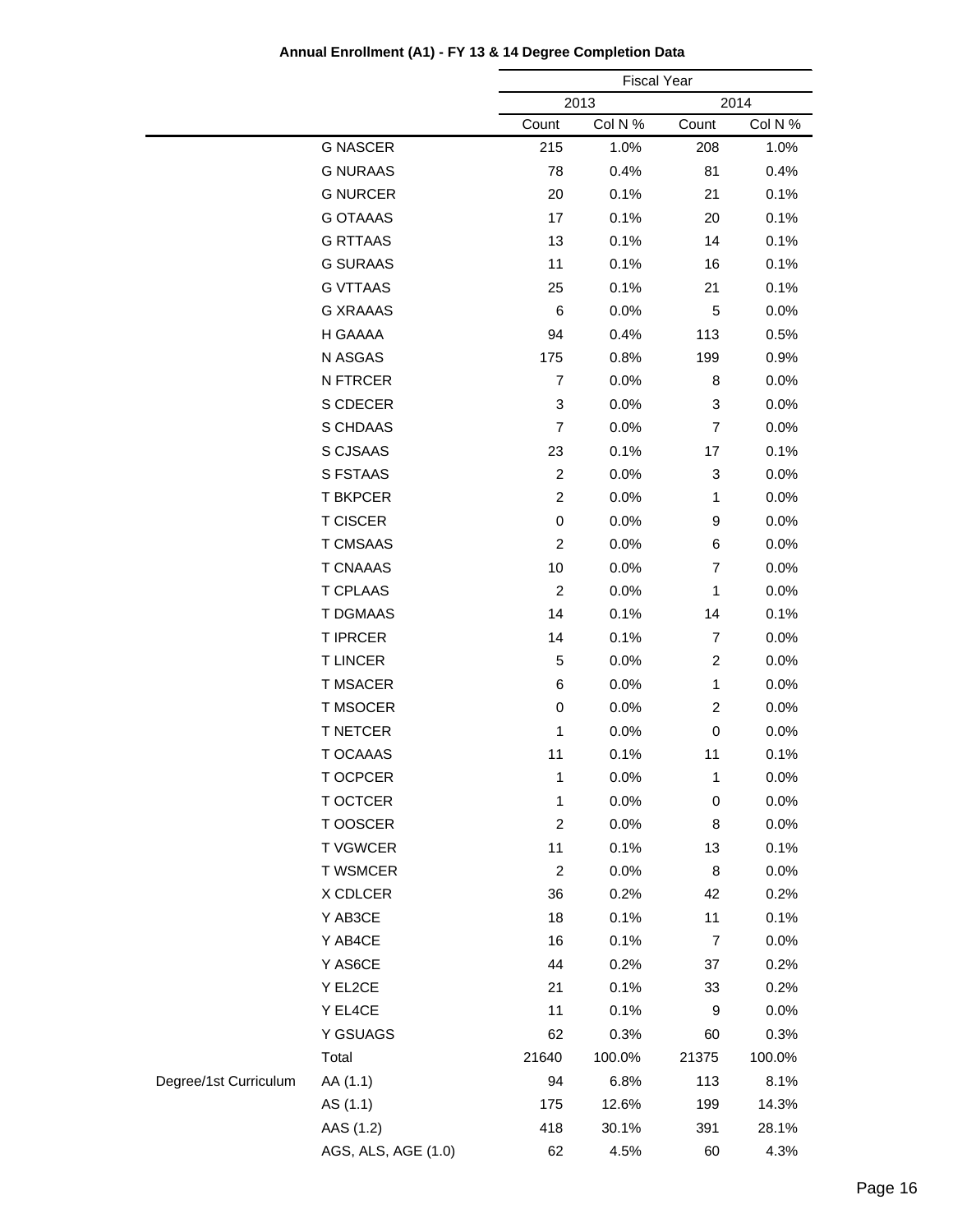|                               |                                               | <b>Fiscal Year</b> |         |                |         |
|-------------------------------|-----------------------------------------------|--------------------|---------|----------------|---------|
|                               |                                               |                    | 2013    |                | 2014    |
|                               |                                               | Count              | Col N % | Count          | Col N % |
|                               | Basic Skills (1.7, 1.8, 1.9)                  | 110                | 7.9%    | 96             | 6.9%    |
|                               | Occup Cert of 30 sem<br>hrs/more CER (1.2)    | 108                | 7.8%    | 118            | 8.5%    |
|                               | Occup Cert of LT 30 sem<br>hrs COC, AOP (1.2) | 410                | 29.5%   | 402            | 28.9%   |
|                               | Assoc in Fine Arts (AFA)<br>(1.1)             | 6                  | 0.4%    | 6              | 0.4%    |
|                               | Assoc in Eng Sc (AES)<br>(1.1)                | 5                  | 0.4%    | 6              | 0.4%    |
|                               | Total                                         | 1388               | 100.0%  | 1391           | 100.0%  |
| Degree/2nd Curriculum         | AA (1.1)                                      | $\mathbf 0$        | 0.0%    | $\overline{2}$ | 3.0%    |
|                               | AS (1.1)                                      | 3                  | 5.6%    | $\mathbf 0$    | 0.0%    |
|                               | AAS (1.2)                                     | 8                  | 14.8%   | 8              | 12.1%   |
|                               | AGS, ALS, AGE (1.0)                           | $\overline{c}$     | 3.7%    | 0              | 0.0%    |
|                               | Occup Cert of 30 sem<br>hrs/more CER (1.2)    | 41                 | 75.9%   | 55             | 83.3%   |
|                               | Assoc in Eng Sc (AES)<br>(1.1)                | $\mathbf 0$        | 0.0%    | 1              | 1.5%    |
|                               | Total                                         | 54                 | 100.0%  | 66             | 100.0%  |
| <b>General Education Core</b> | Completed all at Parkland                     | 216                | 1.0%    | 286            | 1.3%    |
|                               | Completed at Parkland and<br>elsewhere        | 71                 | 0.3%    | 52             | 0.2%    |
|                               | Not Completed                                 | 3945               | 18.2%   | 3717           | 17.4%   |
|                               | Not applicable<br>(occupational students)     | 17408              | 80.4%   | 17320          | 81.0%   |
|                               | Total                                         | 21640              | 100.0%  | 21375          | 100.0%  |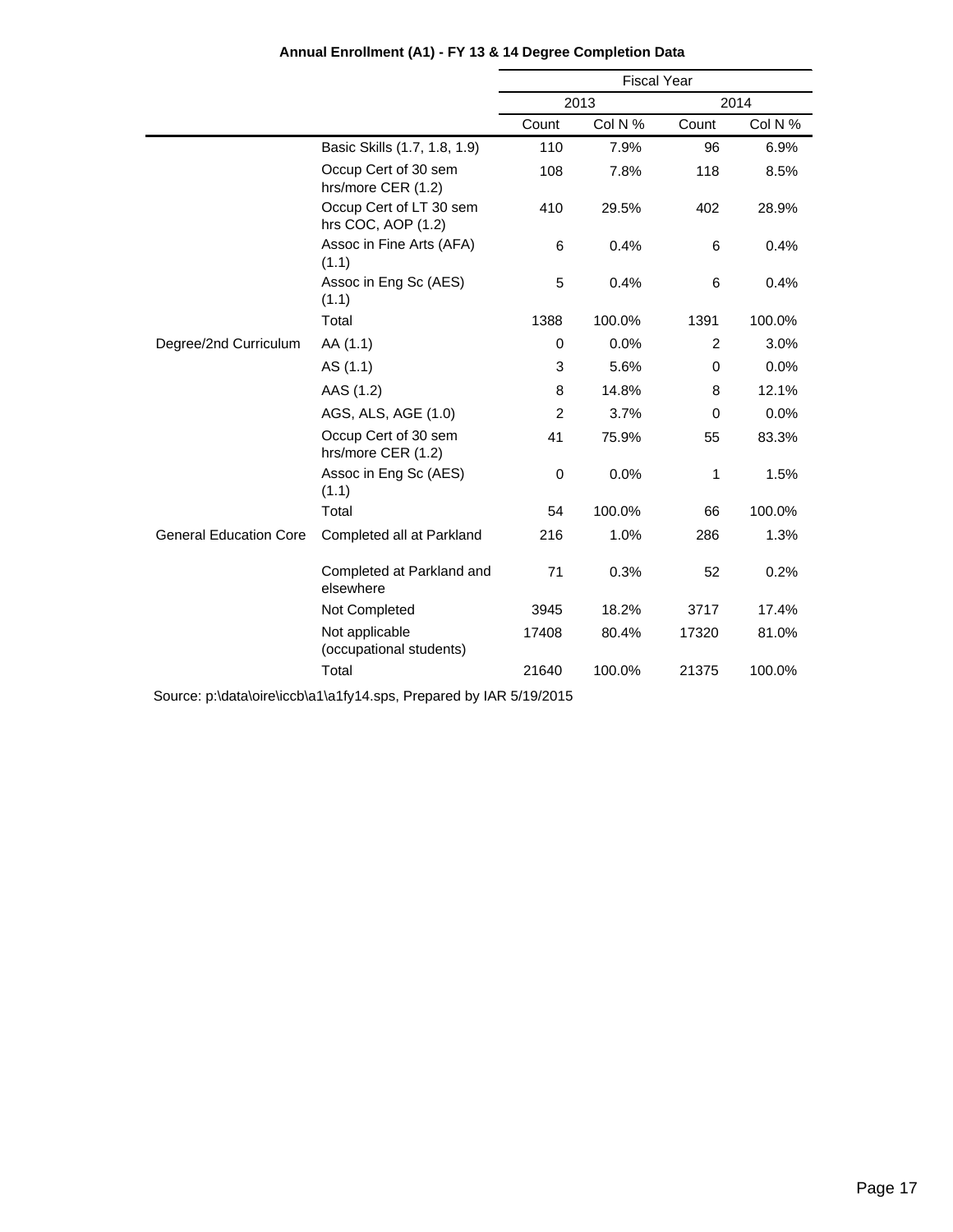|                           |                                                           | <b>Fiscal Year</b> |            |       |            |
|---------------------------|-----------------------------------------------------------|--------------------|------------|-------|------------|
|                           |                                                           |                    | 2013       |       | 2014       |
|                           |                                                           | Count              | Column N % | Count | Column N % |
| Shared Data Dummy         | Valid SSN                                                 | 20174              | 93.2%      | 19348 | 90.5%      |
| <b>SSN</b>                | Dummy ID                                                  | 1466               | 6.8%       | 2027  | 9.5%       |
|                           | Total                                                     | 21640              | 100.0%     | 21375 | 100.0%     |
| <b>ACT Test Date</b>      | No data                                                   | 17370              | 80.3%      | 16856 | 78.9%      |
|                           | Prior to Oct 1989                                         | 4                  | 0.0%       | 2     | 0.0%       |
|                           | Oct 1989 and later                                        | 4266               | 19.7%      | 4517  | 21.1%      |
|                           | Total                                                     | 21640              | 100.0%     | 21375 | 100.0%     |
| Instructional             | All Other                                                 | 20262              | 93.6%      | 19901 | 93.1%      |
| Approach                  | Apprenticeship Enrollment                                 | 463                | 2.1%       | 470   | 2.2%       |
|                           | Apprentice and Tech prep<br>in HS                         | 1                  | 0.0%       | 0     | 0.0%       |
|                           | <b>Current Tech Prep</b>                                  | 914                | 4.2%       | 1004  | 4.7%       |
|                           | Total                                                     | 21640              | 100.0%     | 21375 | 100.0%     |
| <b>Shared Data</b>        | All others                                                | 9333               | 43.1%      | 9098  | 42.6%      |
| <b>Enrollment Type</b>    | First time Freshman - new<br>to higher ed                 | 11974              | 55.3%      | 12085 | 56.5%      |
|                           | First time transfer - new to<br>Parkland w/ higher ed exp | 333                | 1.5%       | 192   | 0.9%       |
|                           | Total                                                     | 21640              | 100.0%     | 21375 | 100.0%     |
| <b>Transfer Plans</b>     | <b>No</b>                                                 | 21226              | 98.1%      | 21009 | 98.3%      |
|                           | Yes- to a 4-yr<br>college/university                      | 414                | 1.9%       | 366   | 1.7%       |
|                           | Total                                                     | 21640              | 100.0%     | 21375 | 100.0%     |
| <b>Signed Declaration</b> | <b>No</b>                                                 | 20485              | 94.7%      | 20378 | 95.3%      |
| of Intent                 | Yes                                                       | 1155               | 5.3%       | 997   | 4.7%       |
|                           | Total                                                     | 21640              | 100.0%     | 21375 | 100.0%     |

#### **Annual Enrollment (A1) - FY 13 & 14 Miscellaneous Admissions Data**

Source: p:\data\oire\iccb\a1\a1fy14.sps, Prepared by IAR 5/19/2015

l,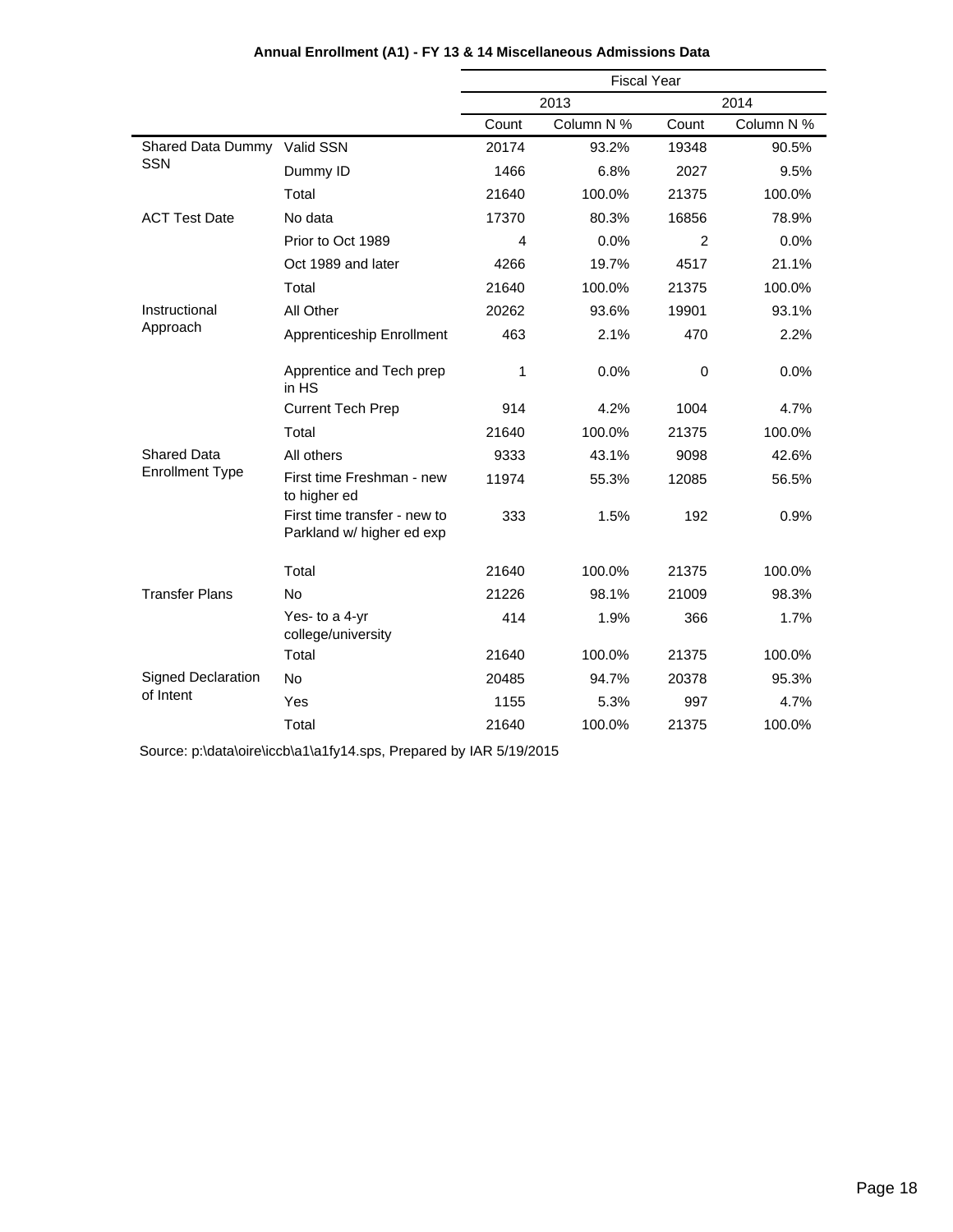|                                  |                                                                         |          | <b>Fiscal Year</b> |
|----------------------------------|-------------------------------------------------------------------------|----------|--------------------|
|                                  |                                                                         | 2013     | 2014               |
| <b>Summer Credit Hours</b>       | Mean                                                                    | 1.46     | 1.39               |
| Attempted                        | Median                                                                  | .00      | .00                |
|                                  | Sum                                                                     | 31571.00 | 29730.00           |
|                                  | Minimum                                                                 | .00      | .00                |
|                                  | Maximum                                                                 | 20.00    | 21.00              |
| <b>Summer Credit Hours</b>       | Mean                                                                    | 1.26     | 1.19               |
| Earned                           | Median                                                                  | .00      | .00                |
|                                  | Sum                                                                     | 27331.50 | 25364.50           |
|                                  | Minimum                                                                 | .00      | .00                |
|                                  | Maximum                                                                 | 17.00    | 17.00              |
| Fall Credit Hours Attempted      | Mean                                                                    | 4.46     | 4.31               |
|                                  | Median                                                                  | 1.50     | 1.00               |
|                                  | Sum                                                                     | 96597.00 | 92062.50           |
|                                  | Minimum                                                                 | .00      | .00                |
|                                  | Maximum                                                                 | 30.00    | 26.00              |
| <b>Fall Credit Hours Earned</b>  | Mean                                                                    | 3.47     | 3.40               |
|                                  | Median                                                                  | .50      | .50                |
|                                  | Sum                                                                     | 75115.00 | 72712.00           |
|                                  | Minimum                                                                 | .00      | .00                |
|                                  | Maximum                                                                 | 30.00    | 25.00              |
| <b>Spring Credit Hours</b>       | Mean                                                                    | 4.23     | 3.99               |
| Attempted                        | Median<br>1.00<br>Sum<br>91611.50<br>Minimum<br>.00<br>Maximum<br>31.00 | .50      |                    |
|                                  |                                                                         |          | 85285.00           |
|                                  |                                                                         |          | .00                |
|                                  |                                                                         |          | 24.00              |
| Spring Credit Hours Earned       | Mean                                                                    | 3.27     | 3.18               |
|                                  | Median                                                                  | .50      | .00                |
|                                  | Sum                                                                     | 70797.50 | 67989.50           |
|                                  | Minimum                                                                 | .00      | .00                |
|                                  | Maximum                                                                 | 28.00    | 23.00              |
| <b>Total Credit Hours</b>        | Mean                                                                    | 10.2     | 9.7                |
| Attempted                        | Median                                                                  | 6.0      | 6.0                |
|                                  | Sum                                                                     | 219779.5 | 207077.5           |
|                                  | Minimum                                                                 | .0       | .5                 |
|                                  | Maximum                                                                 | 53.0     | 59.0               |
| <b>Total Credit Hours Earned</b> | Mean                                                                    | 8.0      | 7.8                |
|                                  | Median                                                                  | 4.0      | 4.0                |
|                                  | Sum                                                                     | 173244.0 | 166066.0           |
|                                  | Minimum                                                                 | .0       | .0                 |
|                                  | Maximum                                                                 | 50.0     | 49.0               |
| <b>Shared Summer Credit</b>      | Mean                                                                    | 1.08     | 1.05               |
| <b>Hours Earned</b>              | Median                                                                  | .00      | .00                |

#### **Annual Enrollment (A1) - FY 13 & 14 Credit Hours Attempted and Earned**